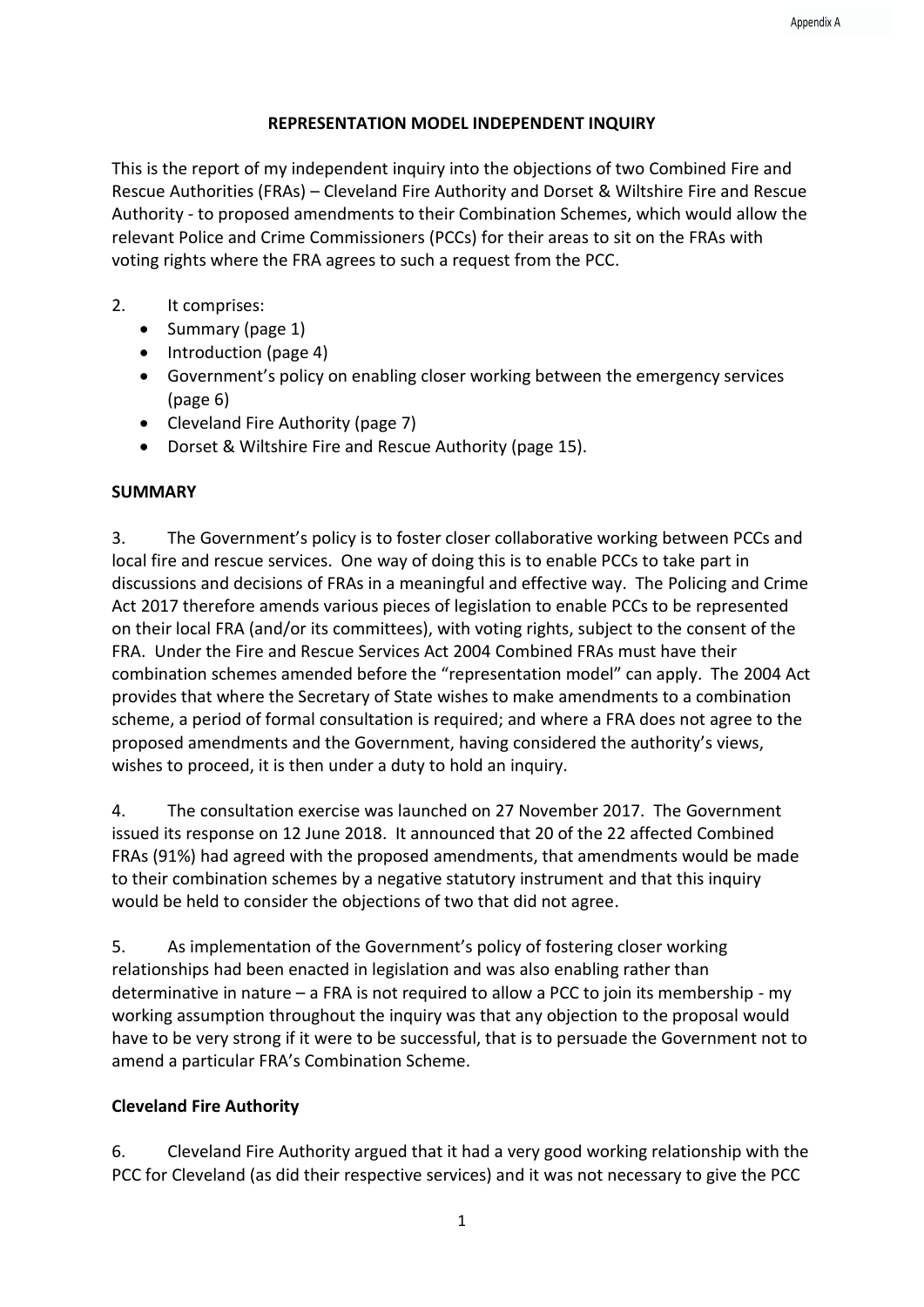membership of the Authority to improve this further. It did not object to the PCC, as an elected individual, sitting on the Authority, though Hartlepool Borough Council had concerns about this on the grounds that there might be a conflict of interest, real or perceived, when the PCC came to vote on the precept of the Authority. The Authority's main issues were (i) maintaining political proportionality in the event of a particular set of circumstances arising which might mean that the PCC had in effect the casting vote; and (ii) if the PCC was able to send a deputy, how the presence of a non-elected individual on an otherwise elected body would work, a point that Hartlepool Borough Council also made.

7. The Authority was also concerned about the lack of an effective mechanism for reducing the size of its membership if that was necessary to maintain political proportionality, the advent of a further change so soon after the changes to the membership of the Authority in 2016 and the difficulty of increasing the size of the membership so as to maintain political proportionality (if that option were chosen) at a time when the number of fire fighters was being reduced.

8. I was impressed by the nature of the collaborative working relationship between the Authority and the PCC but I do not think that that provides sufficient reason to prevent the enabling power from being put into place. While it is unlikely that Cleveland will see a request to take advantage of the enabling power in the immediate future, there might be a time when it is the right thing to do.

9. I accept that the Authority can foresee a set of circumstances when the PCC might have the casting vote and are concerned about the possible impact on the political balance of the Authority. The Home Office takes the view that it is for an authority to decide what to do in such circumstances. I think it is unlikely that the set of circumstances will occur, and, if it did, it should and would fall to the Authority to consider how best to handle it.

10. Turning to the position of the deputy, one could argue that the individual deputising for the PCC would only have influence if what they said made sense (and that if it did not, he or she would not sway the membership). However, I can understand the Authority's concern that there is a clear distinction to be made between the elected councillors on the Authority and a Deputy PCC who was employed to do a professional job (or anyone else deputising for the PCC), and that, as a consequence, the deputy should not be given membership of the Authority albeit with a less comprehensive role and set of powers.

11. In its response to the consultation exercise the Government confirmed that under the Police Reform and Social Responsibility Act 2011 a PCC was able to delegate his functions to a Deputy PCC or someone else. However, its policy approach towards Combined FRAs was to enable a deputy to attend and speak at FRA meetings, but not to have voting rights and not to be treated as a member of the authority for any purpose, for example making the meeting quorate. The Government took this approach precisely because the members of the Authority do not have similar rights to delegate their role to an unelected official. It saw this approach as the appropriate way of balancing two legislative frameworks.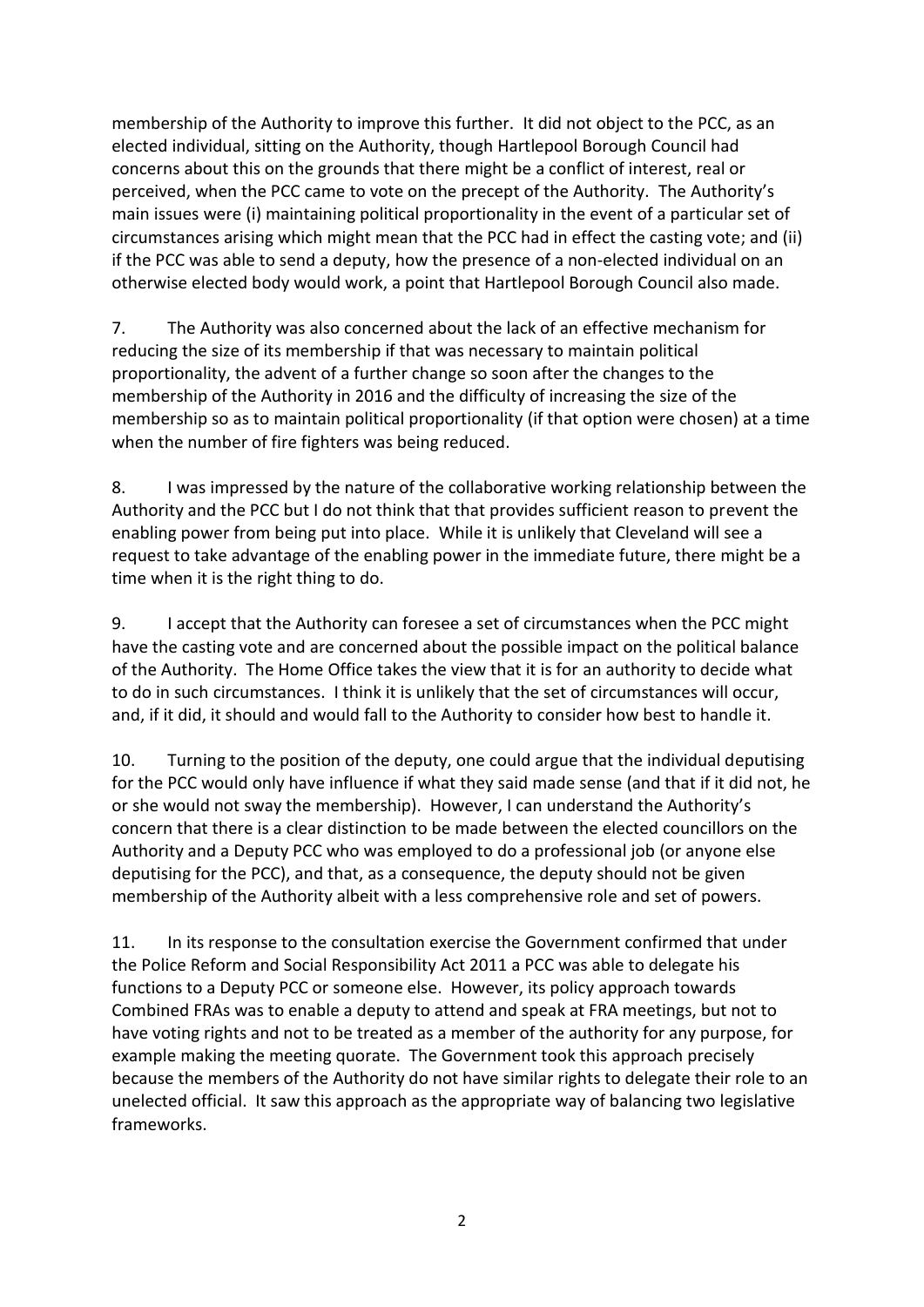12. The Home Office further confirmed to me that if a PCC asked to join a FRA, they would expect the parties to engage in a discussion about the terms of the membership. This could include the nature of the deputy arrangements. The combination scheme would be amended to allow an individual deputising for the PCC to attend meetings and speak (but not vote or otherwise be treated as a member of the authority) but the authority and PCC could agree locally not to make provision for a deputy on the basis that the PCC would want to attend all of the meetings of the authority which took place during the year. I think that it is up to Cleveland Fire Authority to agree locally with the PCC what role, if any, the deputy should play on the Authority.

13. I regard Cleveland's other objections as being secondary because they did not attract the same level of emphasis in the written follow up to the consultation exercise and in my discussion with them. I do not think any of them has sufficient force to persuade the Government not to implement its central proposal, with the outcome that the PCC, with the agreement of the FRA, can sit on the Authority.

14. As Cleveland along with several other FRAs were concerned about the additional cost of a PCC when they were under pressure to demonstrate savings, the Government has now stated that its policy intention is that it would not expect PCCs to receive any FRA membership allowance for being on an authority because they would be acting in their capacity of PCC and were already remunerated for that role. The Government has invited views on this approach. I would support the Government's position: as membership of a FRA would flow from and be a key element of the PCC role, which is remunerated, there would seem to be no case for a PCC to ask for an allowance from the FRA for being one of its members. In Cleveland, where the concern was not significant, it is unlikely to be a continuing issue because the PCC has now said that he would not ask for the membership allowance.

## **Dorset & Wiltshire Fire and Rescue Authority**

15. The Authority has no difficulty with the proposal that a PCC should sit on an authority because the individual would have a democratic mandate; indeed, the Authority has fixed the membership of councillors at 18 to allow headroom for the PCCs to join, subject to the PCCs' making (in the Authority's words) a business case that they would add value to its work.

16. The Authority's concern was solely with the proposal that the PCC was able to send a deputy to a meeting of the authority, who would be expected to interact with elected councillors and exercise influence. The Chair told me that the councillors, who put themselves in the hands of the electorate every four years, were acutely aware of the democratic mandate that they held; they believed there should be no confusion between those who were appointed to the Authority as elected councillors and a deputy PCC, who was employed to do a professional job.

17. Dorset & Wiltshire's concerns about an unelected deputy are, in essence, the same as Cleveland's objection to the proposal. It follows that I take the same view.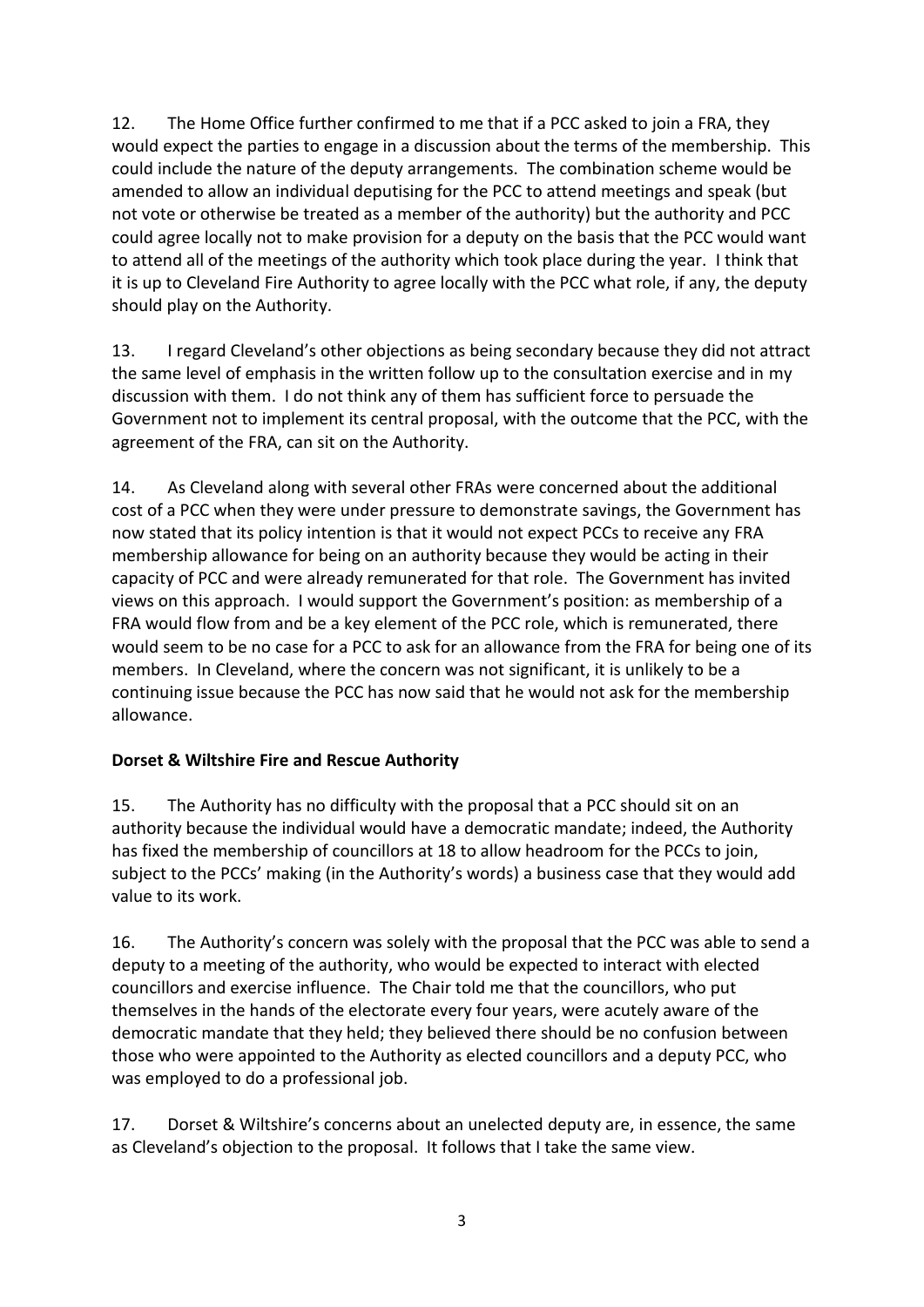18. I believe that the issue of the deputy is one that is best discussed and agreed locally. I do not believe opposition to this aspect should prevent the more important feature of the proposals – that the PCC should be able to sit on the authority if the authority agrees – from being put in place.

## **Conclusion**

19. Although it is for the Minister to determine how far he takes into account in his decision making the points put forward by the authorities, my assessment is that the arguments do not have sufficient strength to sustain a successful objection to the Government's proposal, that the Combination Schemes of the two authorities should be amended to enable the PCC to sit on the authority if it agrees.

20. I do, though, think it would be useful for the Government to confirm the following:

- to Cleveland, that if the PCC is appointed, it is open to the Authority to decide locally to increase the membership by one (on the basis that the political balance is heavily weighted in one direction already) to accommodate the PCC or, if they wish to maintain the existing political balance, to reduce the membership by one or increase it by one or more. (The Authority does not need the Home Office's formal approval to increase its membership because the maximum number permitted under its Combination Scheme is 25.)
- to Cleveland and to Dorset & Wiltshire, that while their Combination Schemes will be amended to allow for the PCC to send a deputy to its meetings, it is open to them and the PCC to agree locally the terms of the PCC's sitting on the Authority and this might involve the PCC's undertaking not to send a deputy or anyone else in his place if he was unable to attend a meeting.

## **INTRODUCTION**

21. I was appointed by the Minister of State for Policing and the Fire Service to undertake an independent inquiry into the objections of two Combined Fire and Rescue Authorities – Cleveland and Dorset & Wiltshire - to proposed amendments to their Combination Schemes, which, with their agreement, would allow the relevant Police and Crime Commissioners for their areas to sit on the FRAs with voting rights, implementing what is termed the "representation model".

### **Background to the inquiry**

22. The Policing and Crime Act 2017 amends various pieces of legislation to enable PCCs to be represented on their local FRA (and/or its committees), with voting rights, subject to the consent of the FRA. This "representation model" is intended to enable PCCS to take part in discussions and decisions of FRAs in a meaningful and effective way so as to foster closer collaborative working between PCCs and the authorities.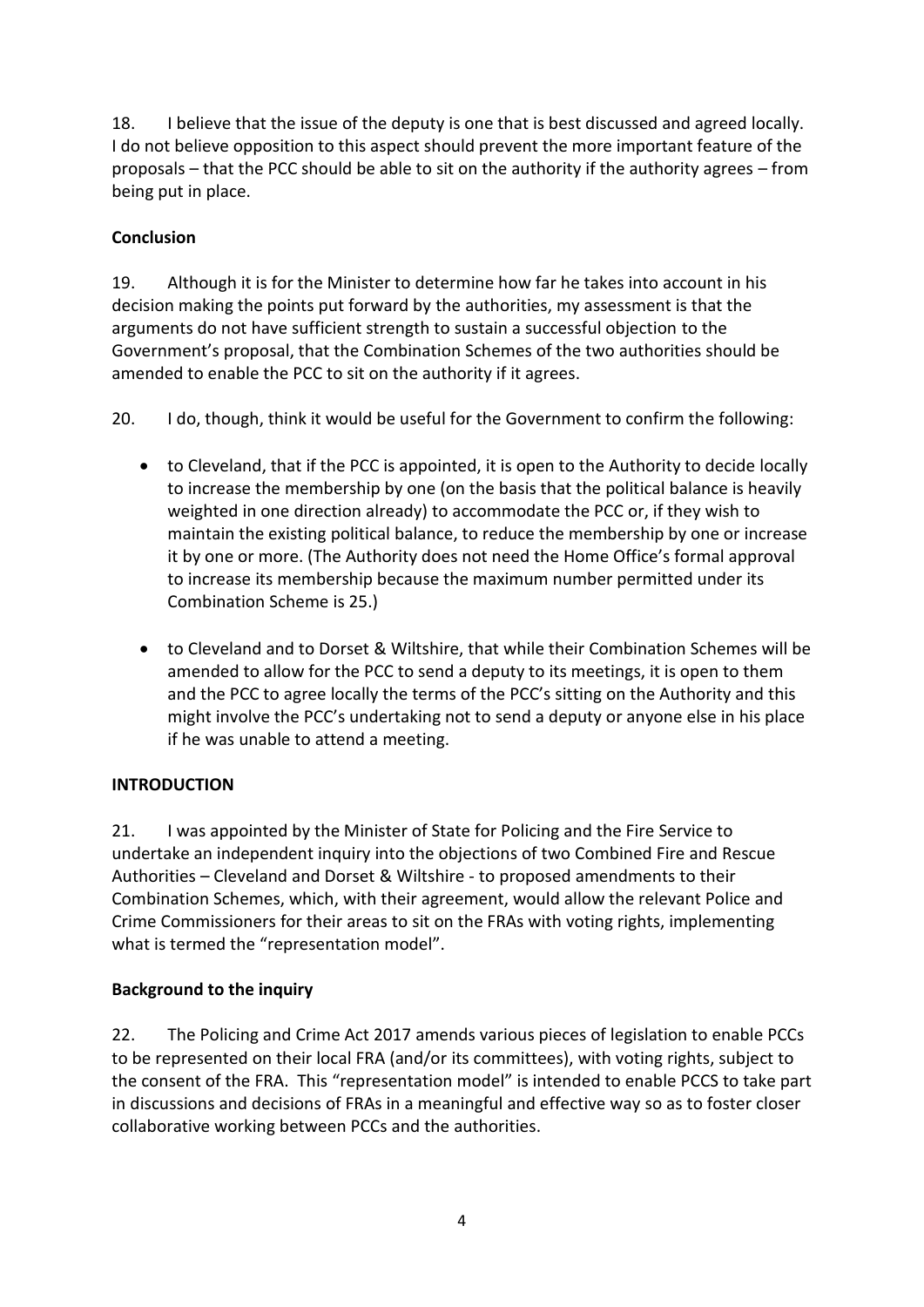23. Combined FRAs established under section 2 or continued in existence under section 4 of the Fire and Rescue Services Act 2004 must have their combination schemes amended before the "representation model" can apply. The 2004 Act provides that where the Secretary of State wishes to make amendments to a combination scheme, a period of formal consultation is required; and where a FRA does not agree to the proposed amendments and the Government, having considered the authority's views, wishes to proceed, the Secretary of State is then under a duty to hold an inquiry.

24. On 27 November 2017 the Minister for Policing and the Fire Service launched a public consultation on proposed amendments to combined FRAs combination schemes to apply the "representation model" to Combined FRAS in the same way as it applies to County and Metropolitan FRAs under the Policing and Crime Act 2017. The consultation ended on 15 January 2018. I understand that six FRAs raised concerns about the proposed amendments. The Home Office subsequently clarified its position on a number of issues in further discussion with those authorities. At the end of this further period Cleveland Fire Authority and Dorset & Wiltshire Fire and Rescue Authority maintained their objections.

25. The Government issued its response to the consultation - "summary of consultation responses and next steps" - on 12 June 2018. It announced that 20 of the 22 affected Combined FRAs (91%) had agreed with the proposed amendments, that amendments would be made to their combination schemes by a negative statutory instrument and that this inquiry would be held to consider the objections of two that did not agree.

26. As the Government's policy had been enacted in legislation and was also enabling rather than determinative in nature – a FRA is not required to allow a PCC to join its membership - my working assumption throughout the inquiry was that any objection raised during the consultation exercise would have to be very strong if it were to be successful, that is to stop the Government's amending a particular FRA's combination scheme.

## **Purpose of the inquiry**

27. This inquiry has been set up by the Home Office under the Fire and Rescue Services Act 2004 to better understand the concerns of the two FRAs and to help the Minister come to a view on whether to make the proposed amendments to their respective combination schemes.

## 28. I was asked:

- to consider the representations made in response to the consultation and the Government's policy on enabling closer working between the emergency services; in particular, the provisions that aim to strengthen collaboration and fire and rescue governance as set out in the Policing and Crime Act 2017.
- to interpret the objections put forward by each FRA separately and the Government's position in implementing these provisions.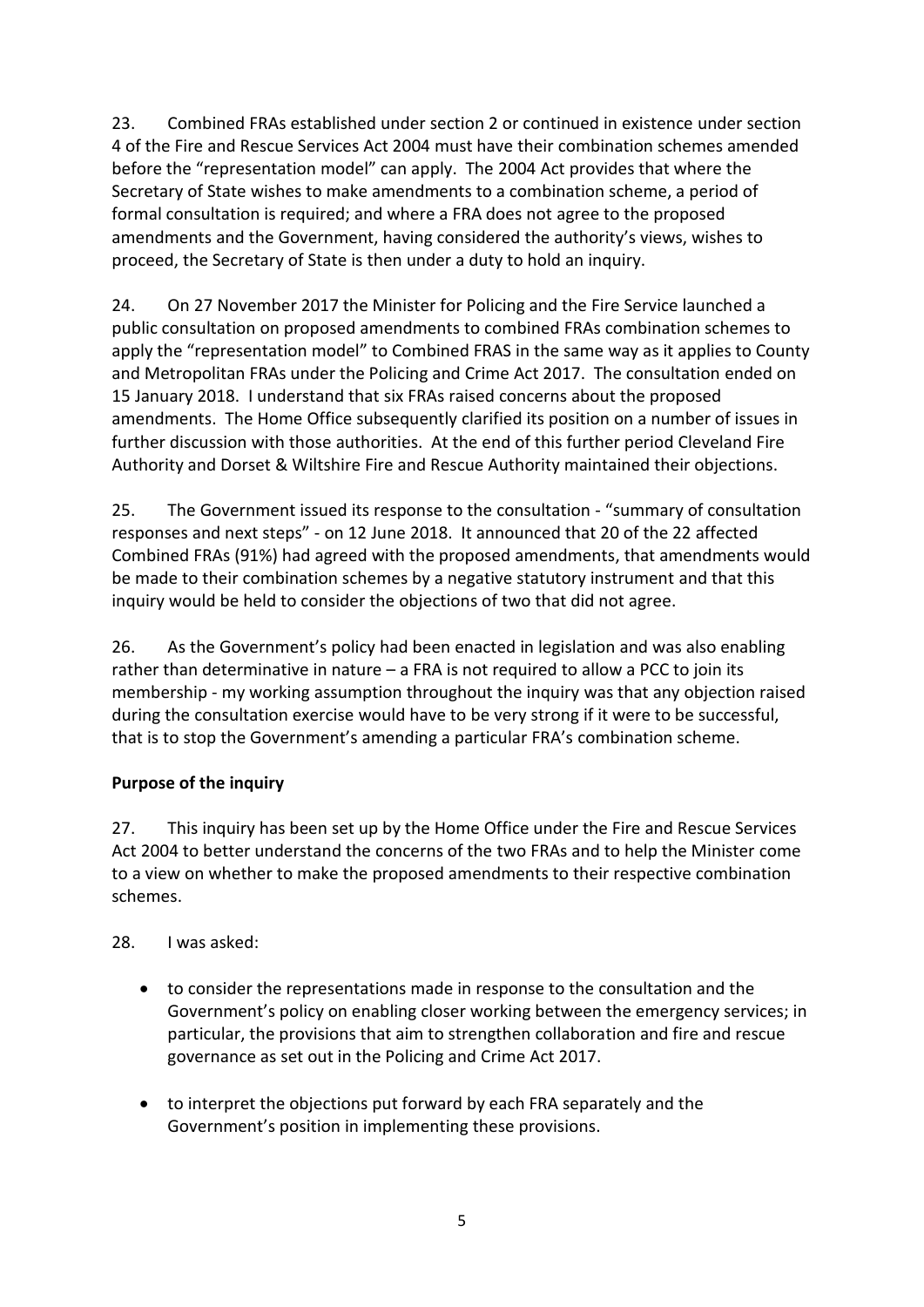- to consider whether this should prevent the provisions being made to each FRA's combination scheme, and where necessary, provide any recommendation that may help to resolve the FRA's objection.
- to produce a written report by 11 July.
- 29. My full terms of reference are at Annex A.

### **Process followed in the inquiry**

- 30. In terms of carrying out the inquiry, I took into account:
	- the Policing and Crime Act 2017 and the accompanying Explanatory Notes;
	- the Government's consultation document, published on 27 November 2017, and its response to the consultation, published on 12 June 2018;
	- the responses to the consultation from (i) Cleveland Fire Authority and Dorset & Wiltshire Fire and Rescue Authority and subsequent correspondence between the authorities and the Home Office; (ii) the PCCs for Dorset and Wiltshire; and (iii) the responses of Hartlepool Borough Council and Wiltshire County Council; and
	- additional material provided to me by Cleveland Fire Authority, as described later in the report.

31. I had the benefit of discussing the FRAs' objections to the proposals with the authorities and the PCC for the Cleveland and the Office of the PCC Wiltshire. We subsequently agreed a note of these discussions or confirmed the main points in an exchange of emails. I had an email exchange with the Office of the Dorset PCC. I also looked at the websites of the authorities and the PCCs.

32. I spoke to the Home Office on a number of occasions during the inquiry seeking clarification of their position.

33. My description of the Government's position, the FRAs' objections and the views of the PCCs are based on the written material and my discussions with them. My assessments of the objections and my conclusions are, of course, my own.

34. I am grateful to the Authorities and to the PCCs for the open and cooperative way in which they approached this inquiry.

## **THE GOVERNMENT'S POLICY ON ENABLING CLOSER WORKING BETWEEN THE EMERGENCY SERVICES**

35. The purpose of the Policing and Crime Act 2017 was, among other things, to drive greater collaboration among emergency services and to bring the same level of direct accountability to fire and rescue as exists to policing. The Act places a duty on police, fire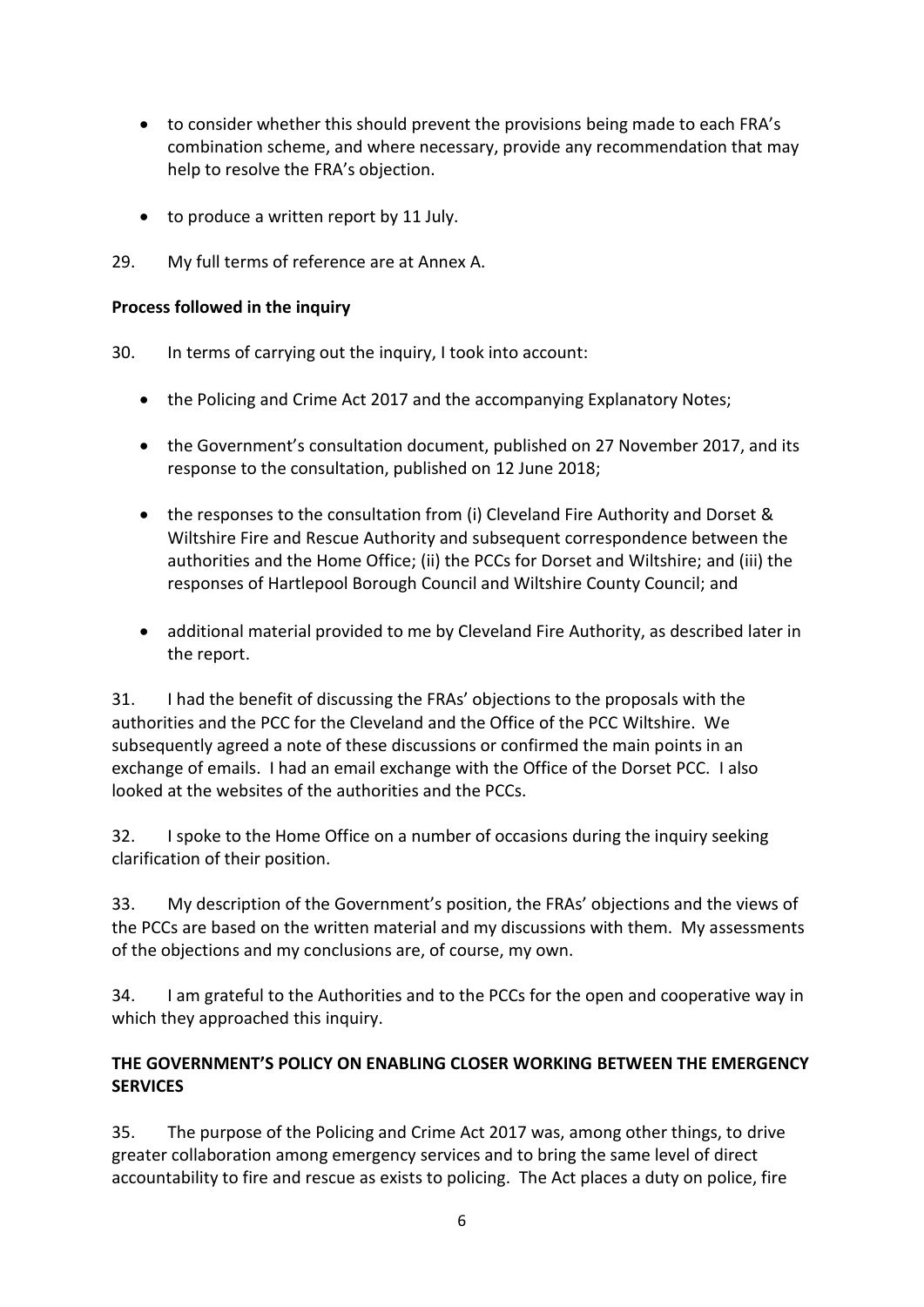and rescue and ambulance services to keep collaborative opportunities under review, and to enter into them where it is in the interests of their efficiency or effectiveness. It also enables PCCs to take on responsibility for the governance of fire and rescue services where a local case is made and accepted by the Home Secretary (the "governance model") and those PCCs (and combined authority mayors with responsibility for both policing and fire) to put in place a single chief officer for both services (the "single employer model"). In areas where the PCC does not take on responsibility for the fire and rescue service the Act contains provision to enable a PCC to be represented on a FRA (outside London) with voting rights, if the FRA agrees (the "representation model").

36 In respect of the "representation model" for Combined FRAs, the Government proposes to enable the authority to appoint the relevant PCC to be a member of the authority (this provision is already in place for County and Metropolitan FRAs). However, the PCC can only be appointed if he or she requests membership and the authority agrees. If a request is made, the authority must consider the request; give reasons for its decision to agree or refuse the request; and publish those reasons in such a manner as it thinks appropriate.

37. The Government also proposes to allow the PCC to delegate their attendance at a meeting of the authority. The consultation document says that the person who attends on behalf of the PCC may speak at the meeting but not vote; and is not to be treated as a member of the authority for any purpose, for example being part of the meeting quorate. The Government explained that this is because the FRA comprises elected individuals, who, unlike PCCs under the Police Reform and Social Responsibility Act 2011, do not themselves have similar rights to delegate attendance or other delegable functions to an unelected official.

## **CLEVELAND FIRE AUTHORITY**

- 38. I visited Cleveland Fire Authority on 26 June, where I met:
	- Jan Brunton Dobson, Chair of the Authority;
	- Ian Hayton, Chief Fire Officer; and
	- Peter Devlin, Legal Adviser and Monitoring Officer.

39. As well as Cleveland's response to the consultation exercise, the Authority had also provided me with the papers for and minutes of the Authority's meetings where the Government's proposed amendments had been discussed. They also gave me papers for and minutes of earlier meetings in 2015 and 2016 when consultation with the PCC and the Police Service had been discussed.

40. I had a telephone conversation with Barry Coppinger, the PCC for Cleveland, on 3 July.

### **The Authority**

41. The Cleveland Fire Services (Combination Scheme) Order was made and came into force in December 1995 (1995 No.3131), with the full operation of the scheme coming into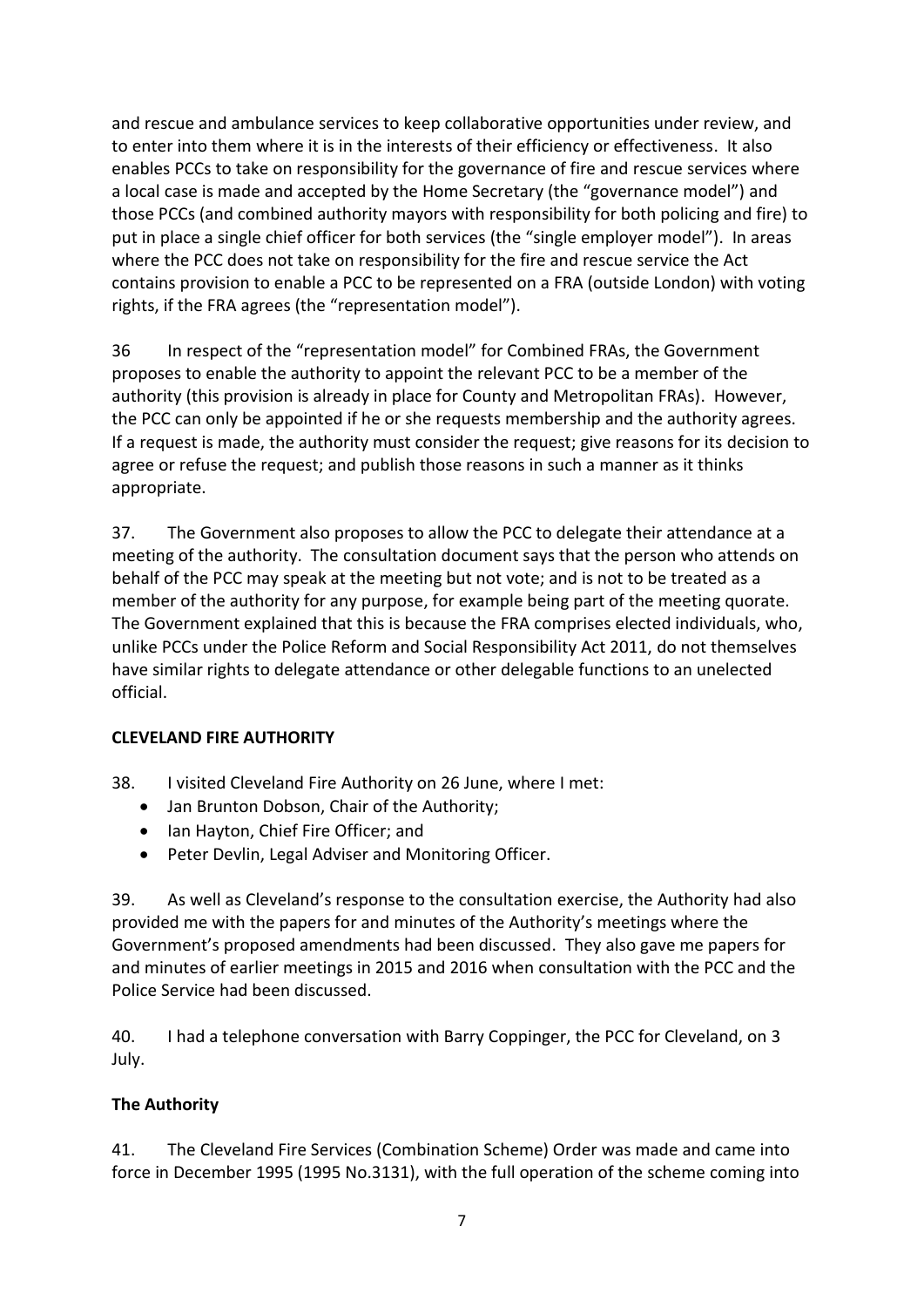effect on 1 April 1996. The areas of the borough councils of Hartlepool, Middlesbrough, Redcar and Cleveland, and Stockton-on-Tees were combined and Cleveland Fire Authority was constituted as the fire authority for the combined area.

42. The Order also set out the constitution of the Authority. Although the Order allowed for a maximum of 25 members, the Authority decided on 23 because that number made it easier to reflect the relative populations of the boroughs (the Order required (as did the Orders for other authorities) "each constituent authority shall, so far as is practicable, appoint such number of representatives to be members of the Authority as is proportionate to the number of local government electors in its area in relation to the number of such electors in each of the other constituent authorities' areas").

43. Against a background of continuing pressure on public expenditure, the Authority proposed in 2015/16 to reduce the number of members. Consultees included the four boroughs, the MPs for the area and adjacent fire authorities. The general consensus was that action needed to be taken but the size of the Authority was a matter for it. However, Hartlepool strongly preferred the option of 16 members rather than 12 because this would provide them with 3 members rather than 2, thus helping to maintain their influence within the Authority. The Authority consulted the Department for Communities and Local Government, who at the time had responsibility for the Fire Service, about the proposal; they were content.

44. Since 2016 the Authority has had 16 members: 3 for Hartlepool; 4 for Middlesbrough; 4 for Redcar and Cleveland; and 5 for Stockton-on-Tees. Ten of the members are Labour; 3 Conservative; 2 Independent; and 1 Liberal Democrat. The Chair confirmed that given the nature of the Authority's business, the members work together on the issues facing it and do not tend to vote along party lines.

## **The Authority's consideration of the Government's proposals**

45. The Authority had considered the Government's proposals at a full meeting on 8 December. Ian Hayton, on behalf of the Authority, submitted its objections to the Home Office on 9 January 2018.

46. The Home Office noted the Authority's objections on 16 February, responded to the issues that had been raised and invited the Authority to reconsider its objections in the light of the clarifications provided and to respond by 28 February. Ian Hayton replied on 27 February saying that in accordance with its governance rules, the Chair had no democratic mandate to amend the Authority's stated objection. He added that "while the Authority remained staunchly opposed to the proposal, the Chair would wish to confirm that the Authority would fully comply with any future statutory amendments and would equally give any request, by the local Police and Crime Commissioner, Mr Barry Coppinger to become a member of the Fire Authority, serious consideration".

47. On 9 March the Authority considered the Home Office response and confirmed its view of the proposals. It concluded that it was not minded to remove its objection while the position on the issues which particularly troubled it (political proportionality and an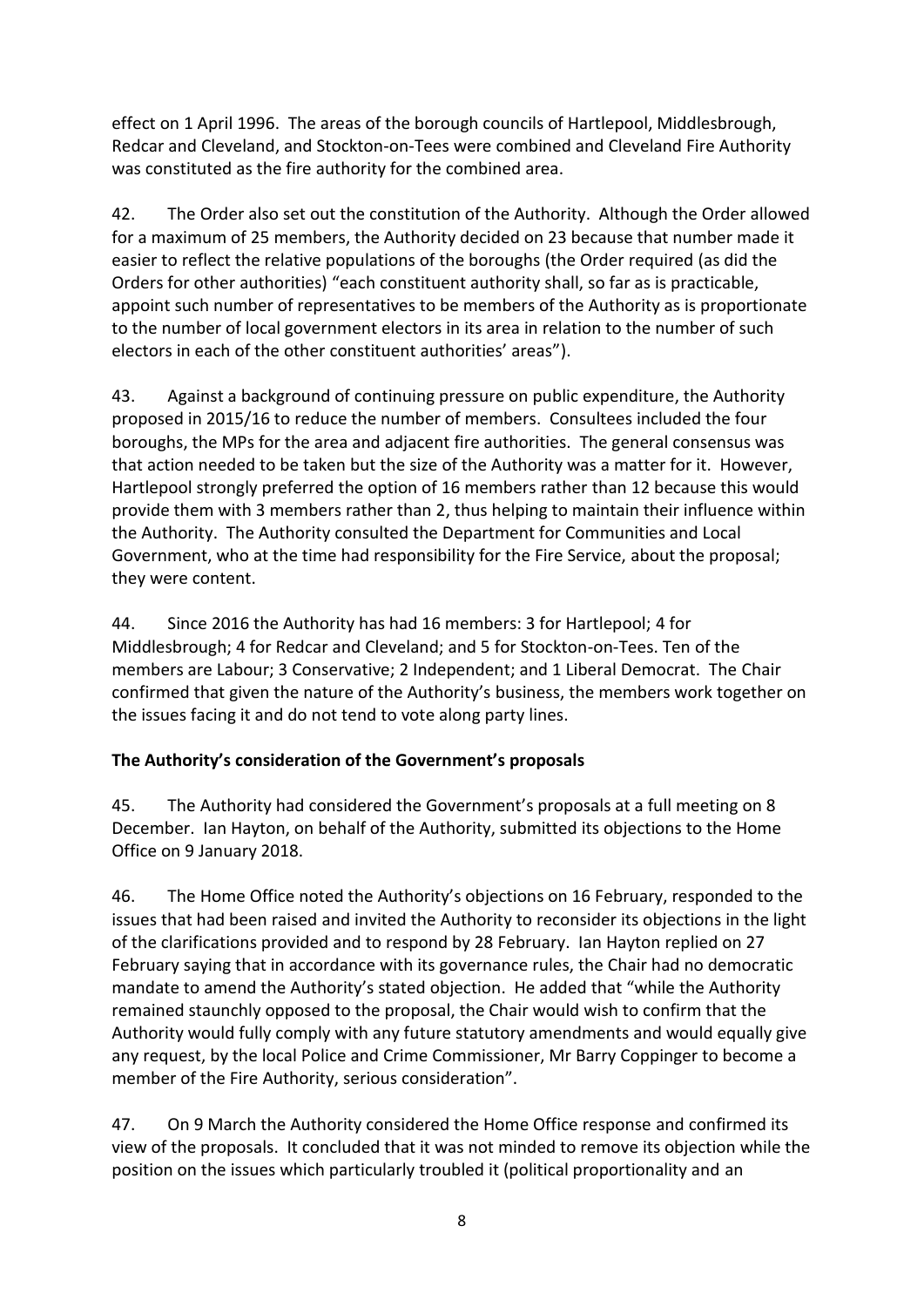unelected deputy) remained unresolved. This view was conveyed to the Home Office on 26 March.

# **The Authority's objections to the Government's proposals**

48. The Authority's starting point for its objection was (in its words) "if it isn't broke don't fix it". It went on to express concerns about the issues of political proportionality and an unelected deputy being able to take the place of the PCC in meetings, points which carried equal weight in the Authority's thinking. It was also concerned about the lack of a mechanism for making a reduction in the size of the membership, the impact of a further change to its governance and how an increase in its membership would be viewed against a background of a reduction in the number of fire fighters.

## If it isn't broke don't fix it

49. In its objection to the Home Office, the Authority pointed to the strength of the existing relationship with the PCC and the achievement, in practice, of effective collaboration and integrated working between the emergency services on Teeside that had achieved tangible improvements in: public safety and the management of community risk (effectiveness); connected and co-ordinated front-line services; improvements in the performance of the emergency services, individually and collectively; the maximisation of cost efficiency, economies of scale and value for money (efficiency); improvements to the resilience, responsiveness and sustainability of local emergency services (resilience); and ensuring an integrated emergency services response to major or complex incidents (interoperability).

50. In discussion with me, the Authority pointed out that the PCC had not been elected to sit on the FRA and membership of the Authority might require a PCC to acquire a new set of skills.

# Political proportionality

51. Although there is currently a substantial political majority on the Authority, it could imagine a set of circumstances in which the overall political balance within the Authority could become finely drawn. If the size of its membership had been increased by one to accommodate the PCC, it might mean that the PCC had in effect the casting vote. As the current PCC was elected on a Labour ticket, this would mean that Labour would carry the day on the issue. To avoid this, the Authority had considered maintaining the existing political balance of the Authority by reducing the Labour membership by one, with the PCC replacing that member. But this raised the questions of which Labour member would stand down, which council would lose a representative and whether or not his or her borough council would then be under-represented vis-à-vis the other councils.

52. The Authority did accept that this was a potential issue rather than one that was likely to be faced because so far decisions had generally had the full support of all of the members and had not been taken on political grounds.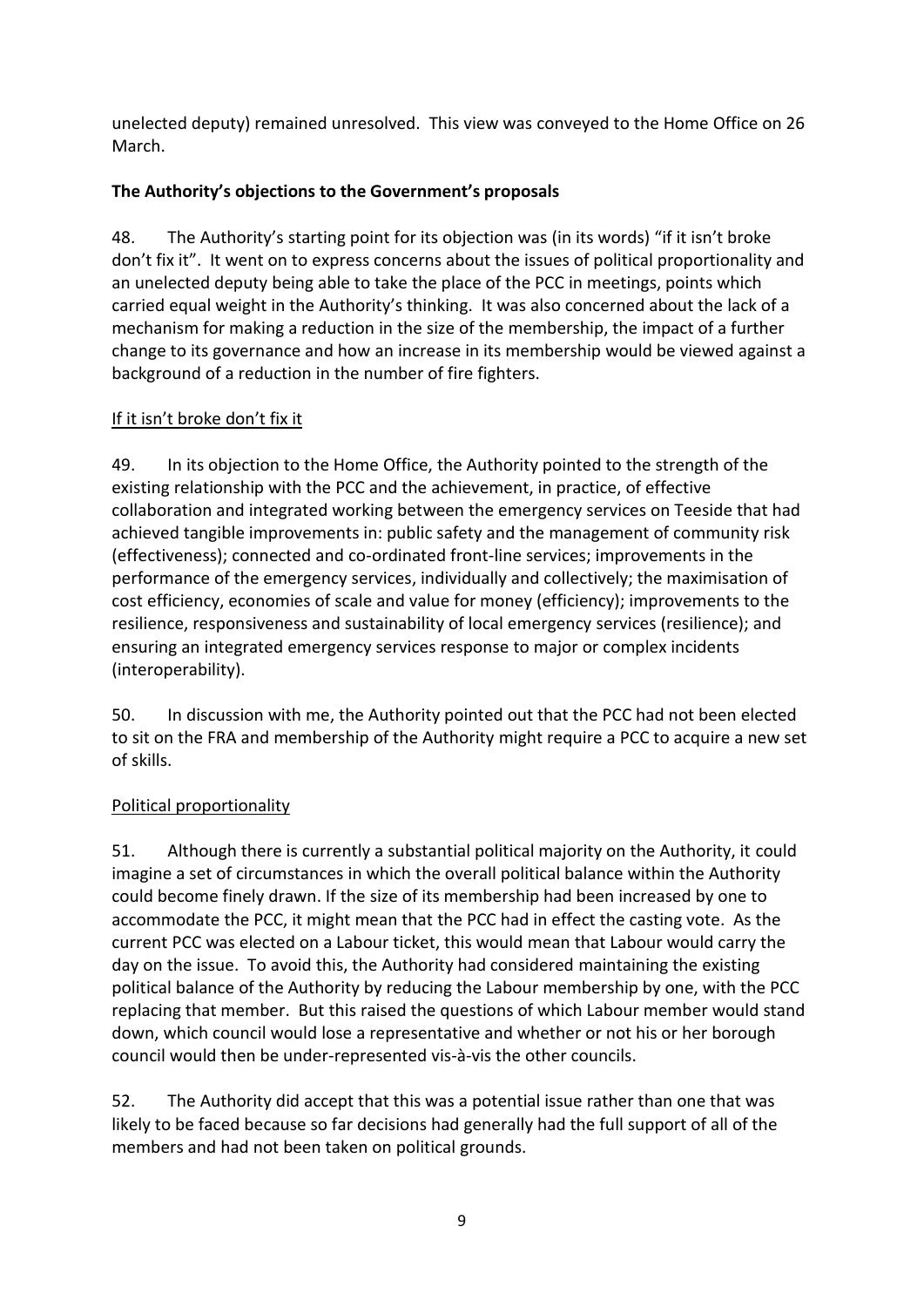53. The Authority explained the comment in its formal objection about the possible impact on independents. Speaking hypothetically, if the PCC had no political affiliation, would that mean that an independent would have to step down to maintain the political balance? And if it did, would this be portrayed as an attack on independents, given the number of independent members was so small?

## A non-elected deputy

54. The Authority was united in its concern that a non-elected deputy could attend meetings. Although there was a substitution system in place within the Authority, which meant that if a member could not attend a meeting a fellow elected member could attend in their place, there was no mechanism whereby anyone else could attend on the member's behalf, for example a political assistant. Members were concerned that a PCC had the power to send an unelected deputy in his or her place.

55. The Authority was not clear how the presence of a non-elected individual on an otherwise elected body would work. There was concern that this was the start of a move towards a different model of governance, which would challenge the democratic nature of the Authority.

56. Contrasts were drawn with the attendance of brigade officers and other independent persons. Brigade officers attended meetings of the Authority (or parts of them) on a case by case basis, for example if they were presenting an issue within their responsibility. Or they might attend for development and succession planning reasons. But they spoke at the invitation of the chair.

57. The Authority had independent persons appointed under section 28 of the Localism Act 2011 on its Audit and Governance Committee, but the position in relation to them was very different. The individuals had applied in response to an advertisement and had been formally appointed as the result of a selection exercise. They were completely independent and had no connection to the members. They too were invited to speak by the chair. There was a concern that unlike these independents, the deputy would have an association with the PCC rather than the Authority.

## Mechanism for reducing the number of members

58. The Authority noted that if the intention was to maintain the number of members at 16, there was no mechanism for a member to step down to accommodate the PCC apart from a member's deciding to resign. And in the normal course of events if a member were to resign, his or her borough council would wish to nominate a replacement.

59. The position in Cleveland was complicated by the different approach towards appointments to the Authority adopted by the borough councils. For example, Stockton-on Tees appointed all five of its members for a four year term at the same time because the Council as a whole was elected together; whereas Hartlepool appointed its members for a year at a time because a third of the council was elected every year.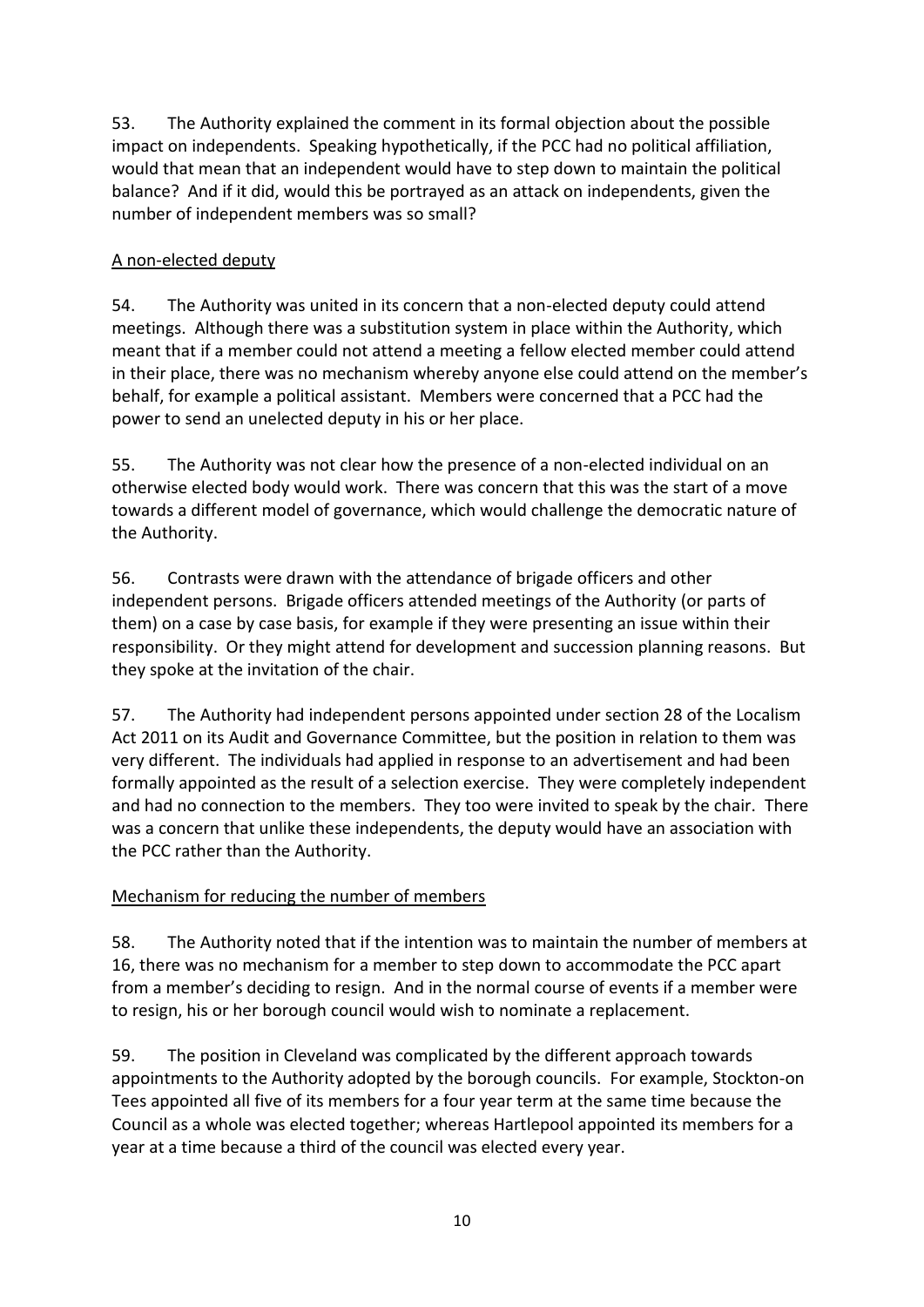## A further change

60. The Authority explained that they had been through a thorough review and full consultation exercise in 2016 when the number of members had been reduced to 16. They were reluctant to face another change so soon after the last one.

## Front-line reductions

61. In a process that was still continuing, the Fire Service had seen a 30% reduction in front line fire fighters since 2010. The Authority thought that it would be very difficult to explain why the size of the Authority was being increased when the number of fire fighters was being reduced. It did, though, appreciate that this would be more a question of perception rather than reality. The cost of an additional member would be relatively small in terms of allowance payments. Moreover, there was provision for a member to forego the allowances. The possible cost of increasing the membership was therefore seen to be a second level consideration.

# **The PCC's views**

62. Mr Coppinger, the PCC for Cleveland, advised me that while he was open minded about the governance arrangements for fire authorities and other emergency services in the longer term, seeking membership of the Authority was not an immediate priority for him. He confirmed that he had a good collaborative working relationship with the Authority and was looking to build on that. On the question of an unelected deputy, he said that if appointed, he would wish to proceed on the basis of consensus and would be prepared to give an assurance that he would seek to attend all of the Authority's meetings and that if he could not attend a particular meeting, he would not send anyone else in his place. He does not have a Deputy.

# **Hartlepool Borough Council's objections**

63. Following an elected members seminar on 10 January 2018 which had discussed the Government's proposal, Gill Alexander, the Chief Executive of the Borough Council, wrote to the Home Office on 15 January setting out the Council's concerns. While the Council saw merits in the proposal, they were concerned at the effect of the PCC's sitting on a FRA and, in particular, the PCC's ability to delegate attendance to a deputy, which they felt would strongly distort the composition and purpose of a FRA. The presence of a deputy would be totally out of keeping with the basis of elected representation on a FRA.

64. The Council were also concerned that a PCC could be compromised (or there would be a perception that the PCC could be) when he or she attended and voted upon the precept of a FRA in addition to taking part in the budget setting requirements of a PCC for his or her own police area.

65. The Council concluded that the Government's proposal presented "severe representational and reputational issues for the PCC and FRA", which were "most starkly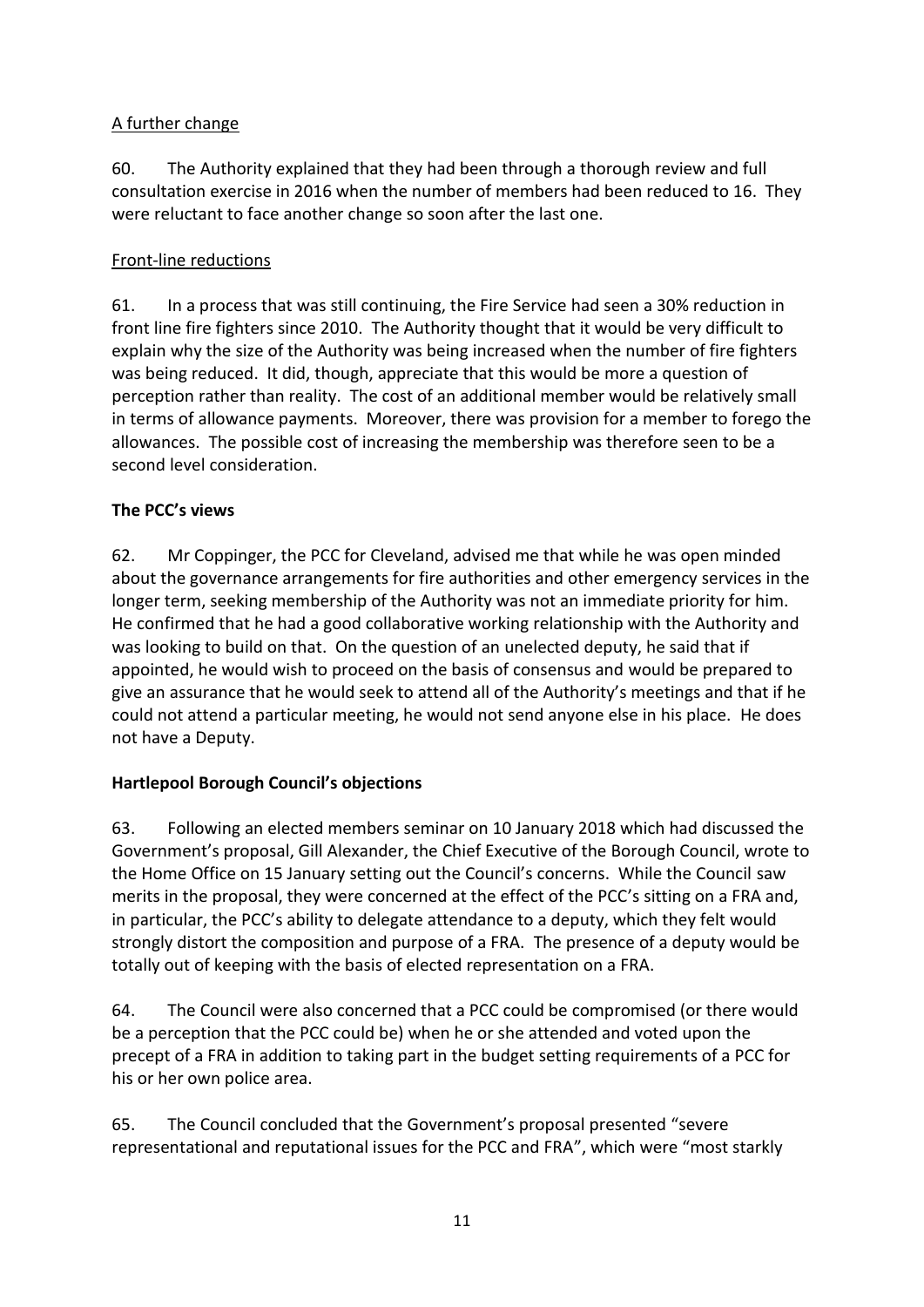illustrated on the status and position of a 'deputy' sitting on the FRA in the absence of a PCC".

## **My assessment of the Authority's objections**

66. As my starting point, I note that the Authority's assurance to the Home Office that while it remained opposed to the proposal, it would fully comply with any future statutory amendments and would equally give any request, by the local PCC to become a member of the Fire Authority, serious consideration. It seems to me that the Authority does not object in principle to the idea of a PCC asking to join the Authority and, subject to the Authority's agreement, then joining it. Any concerns that the PCC had not been elected with the prospect of serving on the Authority will, of course, disappear with the next round of PCC elections. And any concern that the PCC did not have the required skills set (or lacked knowledge of the work of a FRA), could be met by a tailored induction programme. Rather the Authority objects to the overall proposal while its concerns over political proportionality and an unelected deputy remain unresolved. I do note that Hartlepool Borough Council has a more substantial objection to the principle of a PCC being a member of the Authority.

67. On the "if it isn't broke don't fix it" point, the Authority and the PCC seem to have good working relationship and both parties are keen to build on that. They advised me that the Chair of the Authority, the PCC, the Chief Fire Officer and the Chief Constable had signed a memorandum of understanding and now met on a quarterly basis to discuss common strategic issues. The Chief Fire Officer and Chief Constable discuss operational issues every month. And below these strategic and operational levels there are a number of collaborative development working groups comprising officers of the Fire and Police Services which look at various initiatives. Links were also beginning to emerge with the North East Ambulance Service, other fire services and the water utilities. Against that background, neither party currently sees the PCC's membership of the Authority as a necessary step for further increasing collaboration. However, that does not seem to me to be a sufficient reason to rule out the possibility of the PCC's joining the Authority; at some point it might be the right thing to do.

68. On political proportionality, it is difficult to see how the appointment of the PCC (with a Labour hue) could upset the current political balance, when 10 of the 16 current members of the Authority come from a Labour background. Even if the position were to change, it is probable that the current approach of seeking round-the-table agreement to decisions would continue, given the nature of the issues discussed by the Authority. I accept that the Authority can envisage a set of circumstances where the political balance of the Authority could become more finely drawn but the chances of that happening must be remote. I think it would be difficult to base a decision – to forego giving an enabling power to the Authority - on the possibility that what is likely to be a rare set of circumstances might occur.

69. The Government's response confirms that it is up to a FRA to consider the impact of a PCC's membership locally and to determine how they wish to proceed. It further says that it is open to an authority to increase the number of members, but urges the authority to keep the number under review "to ensure that it is sufficient enough to allow effective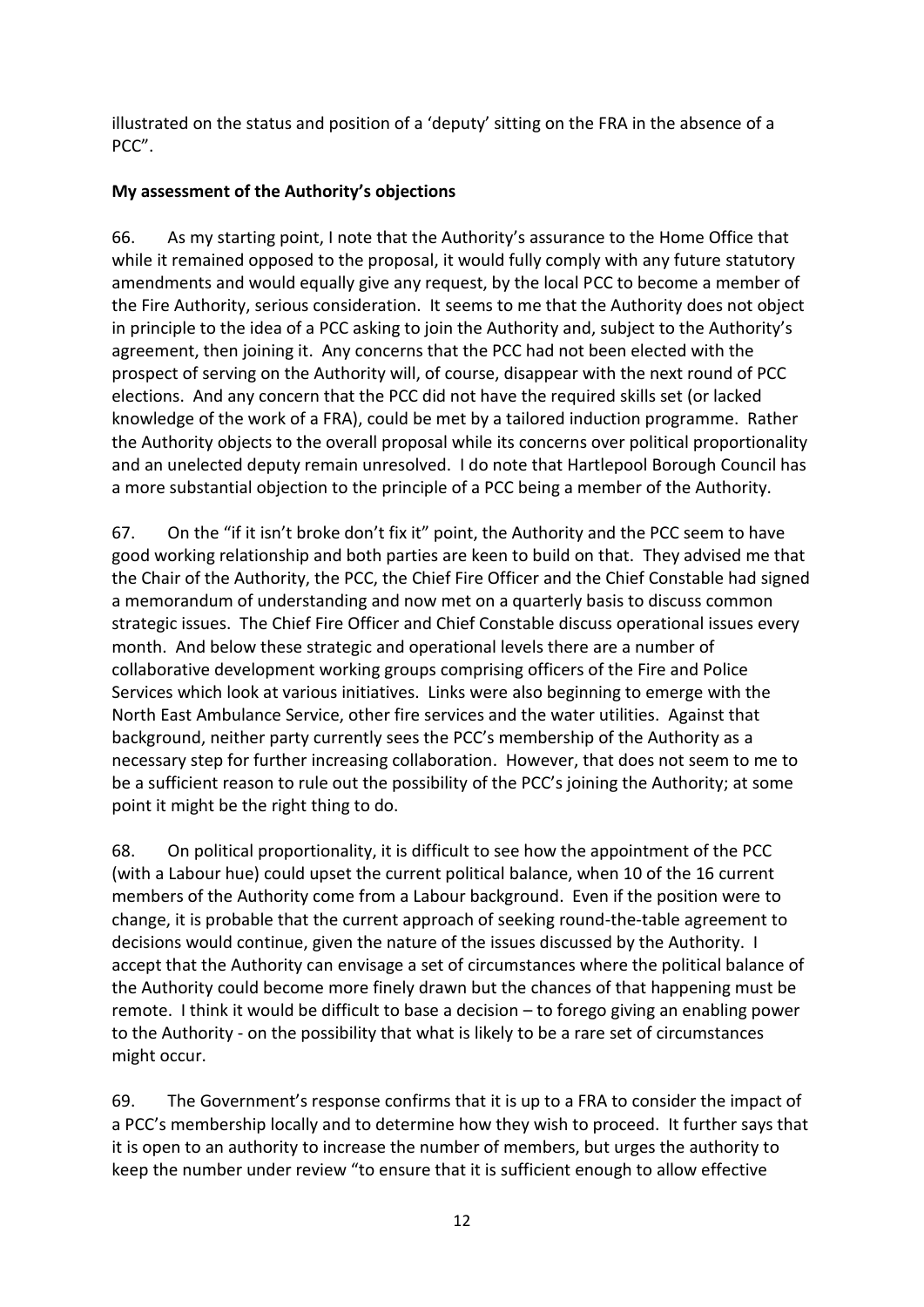scrutiny, while being focused, nimble and decisive but not over burdensome". The Home Office has confirmed to me that it would be open to the authority to increase its membership by one to accommodate the PCC or, if it wished to maintain its political balance, to reduce its membership by one or to increase membership by one or more. It seems to me that if the Authority were to agree that the PCC should be appointed to the body, the decision on how it should proceed on the question of maintaining political balance is rightly one for it to take locally.

70. The issue of an unelected deputy taking the place of the PCC is more problematic. The Authority has no substantive objection to an elected PCC asking for membership of the Authority; its concern is a non-elected member taking part in discussions and influencing the decisions that are taken. Hartlepool Borough Council also had concerns on this point - they are particularly uneasy about the role of the deputy, saying this was out of keeping with the elected nature of a FRA.

71. Although one could argue that the individual deputising for the PCC would only have influence if what they said made sense (and that if it did not, he or she would not sway the membership), I can understand the concern that the presence of an unelected deputy might begin to change the elected nature of an authority.

72. In its response to the consultation exercise the Government confirmed that under the Police Reform and Social Responsibility Act 2011 a PCC was enabled to delegate certain functions to a Deputy PCC or arrange for any person not a DPPC to exercise these functions (a deputy). This would include enabling a deputy (including a Deputy) to attend and speak at meetings of the FRA where the PCC is unable to, and potentially enables a deputy to have voting rights (subject to amendments being made to the relevant combination scheme). However, the Government's policy approach towards Combined FRAs is to enable a deputy to attend and speak at FRA meetings, but not to have voting rights and not to be treated as a member of the authority for any purpose, for example making the meeting quorate. The Government took this approach precisely because the members of an authority do not have similar rights to delegate their role to an unelected official. It saw this approach as the appropriate way of balancing two legislative frameworks.

73. When I discussed this point with the Home Office, they advised me that if a PCC asked to join a FRA, they would expect the parties to engage in a discussion about the terms of the membership. This could include the nature of the deputy arrangements. The combination scheme would be amended to allow the PCC to send a deputy to meetings of the authority in their place. However, the authority and PCC could agree locally not to make provision for attendance by a deputy at all on the basis that the PCC, committed to his or her role on the FRA, would want to attend all of the meetings of the authority which took place during the year (there are usually only 4 or 5 of them). The Home Office can, therefore, envisage circumstances in which provision for a deputy is not made.

74. I also note that in relation to Cleveland that the PCC is willing to give an assurance that (i) he will seek to attend all meetings of the Authority and (ii) if he cannot attend a particular meeting, he will not send a Deputy (he does not have one) or someone else in his place.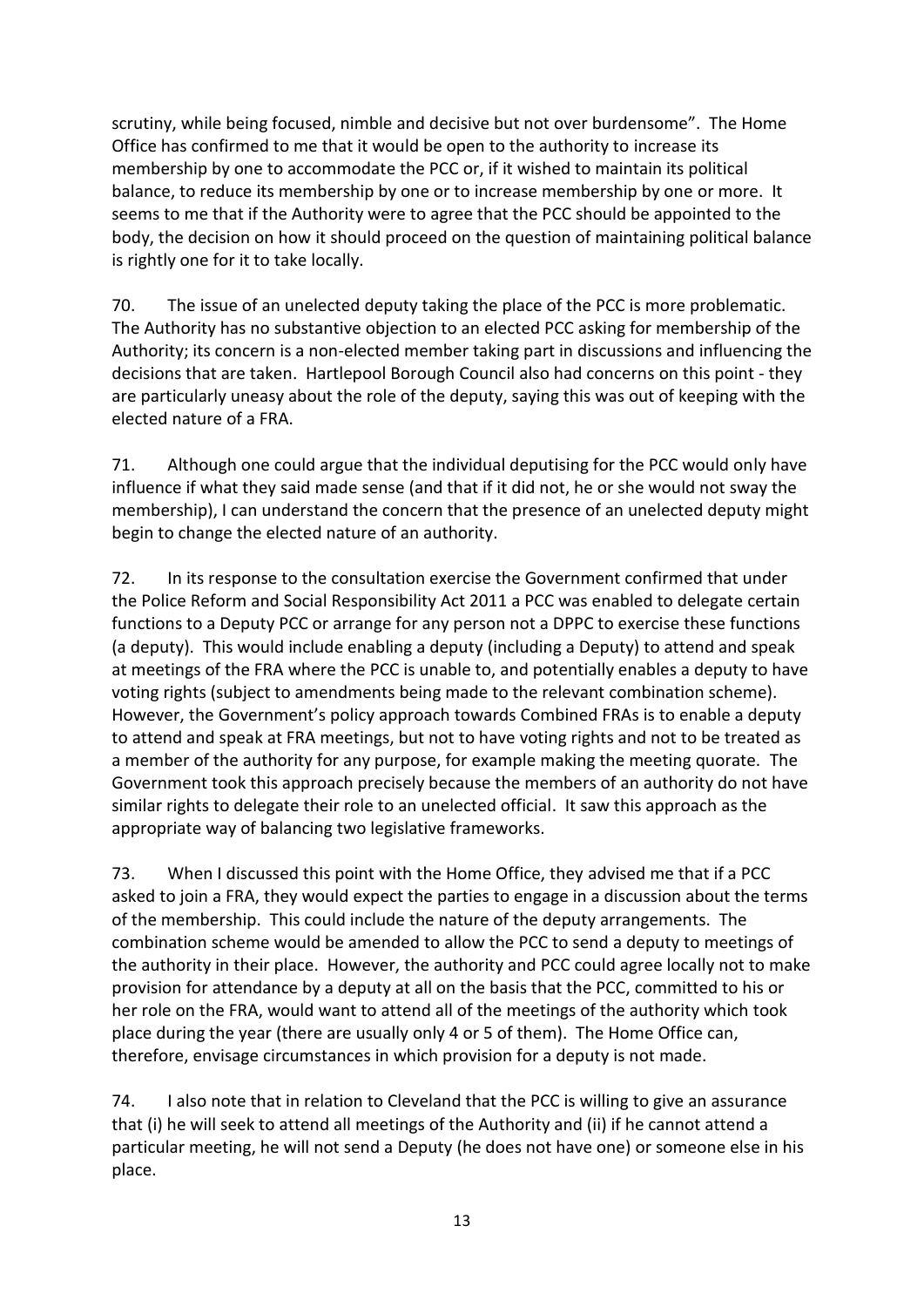75. It seems to me that the issue of the deputy is one that is best discussed and agreed locally. I do not believe opposition to this aspect should prevent the more important outcome of the proposals – that the PCC should be able to sit on the authority if the authority agrees – from being put in place.

76. I would regard Cleveland's other objections as secondary level concerns because they were not included in the Authority's email of 9 March to the Home Office which confirmed that the Authority would maintain its objection to the overall proposal while the position on the issues that particularly troubled it – political proportionality and an unelected deputy – remained unresolved. This relative emphasis was also reflected in my discussion with the Authority. I comment on these concerns as follows: on having no mechanism for reducing the membership by one, if a PCC were appointed and the Authority wished to follow this path to maintain political balance, it would be up to them to agree a way forward with the constituent borough councils. I do not think that the Authority's having gone through a change in 2016 (the reduction in its membership to 16) is sufficient to prevent a further change now, particularly one that is being introduced across the country.

77. I agree with Cleveland that the difficulty of increasing the size of the Authority at a time when the number of fire fighters is being reduced is more of a question of perception than one of reality. The allowances for an additional member would not be significant (the annual basic allowance is currently £2,194 a year), and there is provision for a member to forego allowances. In the case of Cleveland the PCC has confirmed that he would not seek any remuneration beyond his PCC salary for being a member of the Authority.

78. In its response to the consultation exercise the Government said that it had considered the views expressed on the issue of allowances – a number of FRAs were concerned about the additional cost of a PCC when they were under pressure to reduce the membership in order to demonstrate savings. It said that its policy intention was that it would not expect PCCs to receive any additional allowance for being represented on a FRA. As they would be acting in their capacity of PCC and they were already remunerated for that role, the Government would not want the PCC's representation to increase the governance costs of the authority. It would be open to the PCC to claim expenses but only in relation to their role as a PCC and not as a member of the authority.

79. The Government has invited the views of FRAs and PCCs on this point. It also expects that this inquiry would look to explore the issue because one of the FRAs who had objected had raised this as a concern.

80. Concern about allowances is unlikely to be an issue in Cleveland any longer because the PCC has now advised that he would not ask for one. I would, though, endorse the Government's position: PCCs are remunerated for the role of PCC and, as membership of a FRA would flow from and be a key element of that role, there would seem to be no case for a PCC to ask for an allowance from the FRA for being one of its members.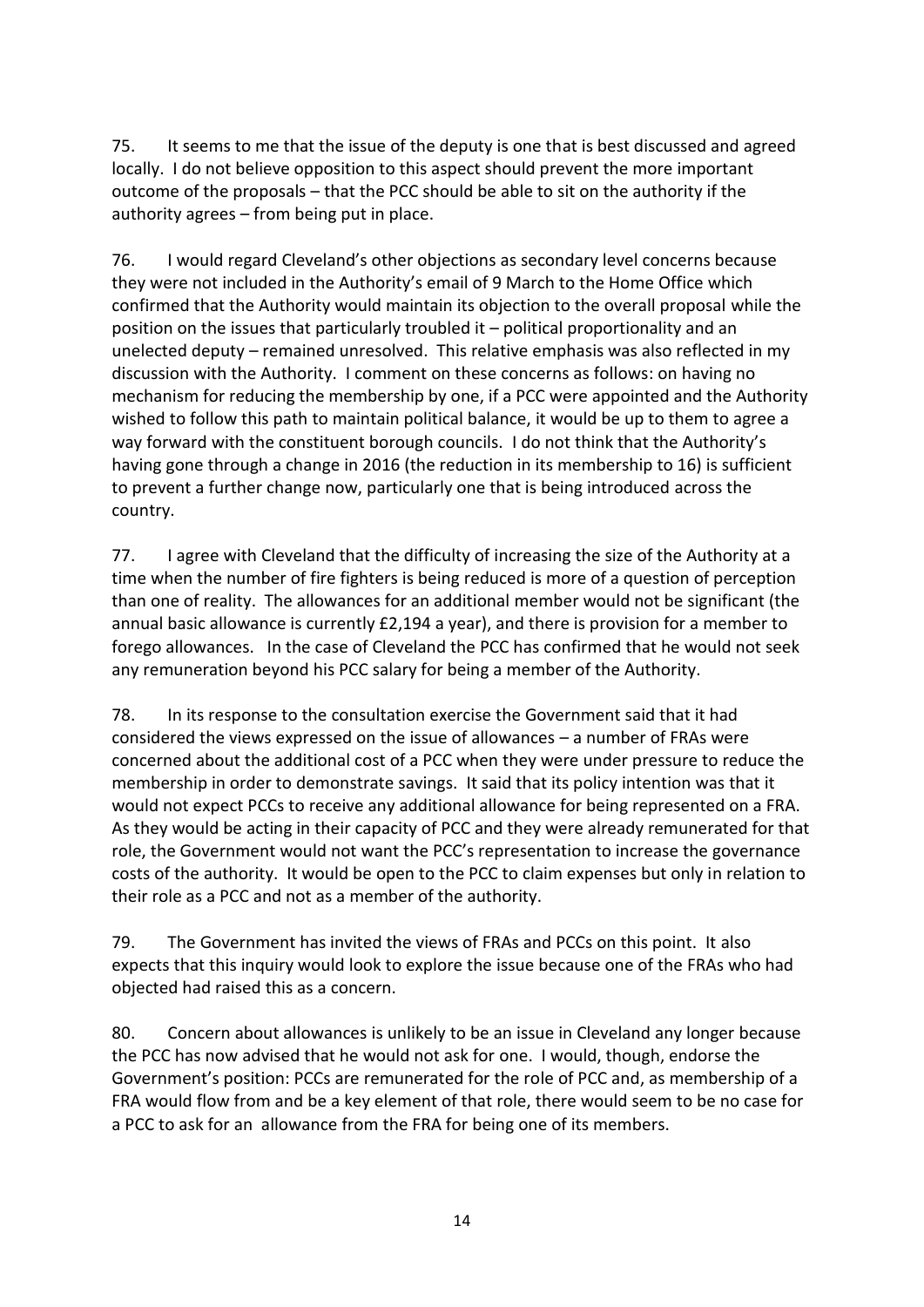81. In summary, although it is a matter for the Minister to determine how far he takes into account in his decision making the points put forward by Cleveland Fire Authority, my assessment is that the arguments do not have sufficient strength to sustain a successful objection.

82. I do, though, think it would be useful for the Government to confirm to the Authority that:

- if the PCC is appointed, it is open to them to decide locally to increase the membership by one (on the basis that the political balance is heavily weighted in one direction already) to accommodate the PCC or, if they wish to maintain the existing political balance, to reduce the membership by one or increase it by one or more. (I note that the Authority does not need the Home Office's formal approval to increase its membership because the maximum number permitted under its Combination Scheme is 25.)
- while the Authority's Combination Scheme will be amended to allow for the PCC to send a deputy to its meetings, it is open to them and the PCC to agree locally the terms of the PCC's sitting on the Authority and this might involve the PCC's undertaking not to send a deputy or someone else in his place if he was unable to attend a meeting.

## **DORSET & WILTSHIRE FIRE AND RESCUE AUTHORITY**

83. I spoke to Jonathan Mair, the Clerk and Monitoring Officer for Dorset & Wiltshire FRA, on 4 July and Spencer Flower, the Chair of the Authority, on 6 July. I also spoke to Kieran Kilgallen, the Chief Executive of the Office of the Wiltshire PCC (Angus Macpherson) on 5 July and had an email exchange with Simon Bullock, the Chief Executive of the Office of the Dorset PCC (Martyn Underhill) between 5 and 10 July.

## **The Authority**

84. The Authority has 18 members drawn from five constituent councils according to their relative share of the electorate in the Authority's area: Dorset (5); Bournemouth Borough Council (2); Borough of Poole (2); Wiltshire (6); and Swindon Borough Council (3). In terms of the members' political background, 13 are Conservative, 3 Liberal Democrat, 1 Labour and 1 Independent. The Chair and the Monitoring Officer both advised me that if one were to attend a meeting of the Authority, one would not be able to tell the political allegiance of the members because of the nature of the issues under discussion and the wish to proceed by consensus.

85. From 1997 there were separate authorities for Dorset (and Bournemouth and Poole) and Wiltshire (and Swindon). 2013 saw the start of a process leading to convergence. The Dorset and Wiltshire Fire and Rescue Authority (Combination Scheme) Order 2015 (Statutory Instrument No 435) came into full effect on 1 April 2016.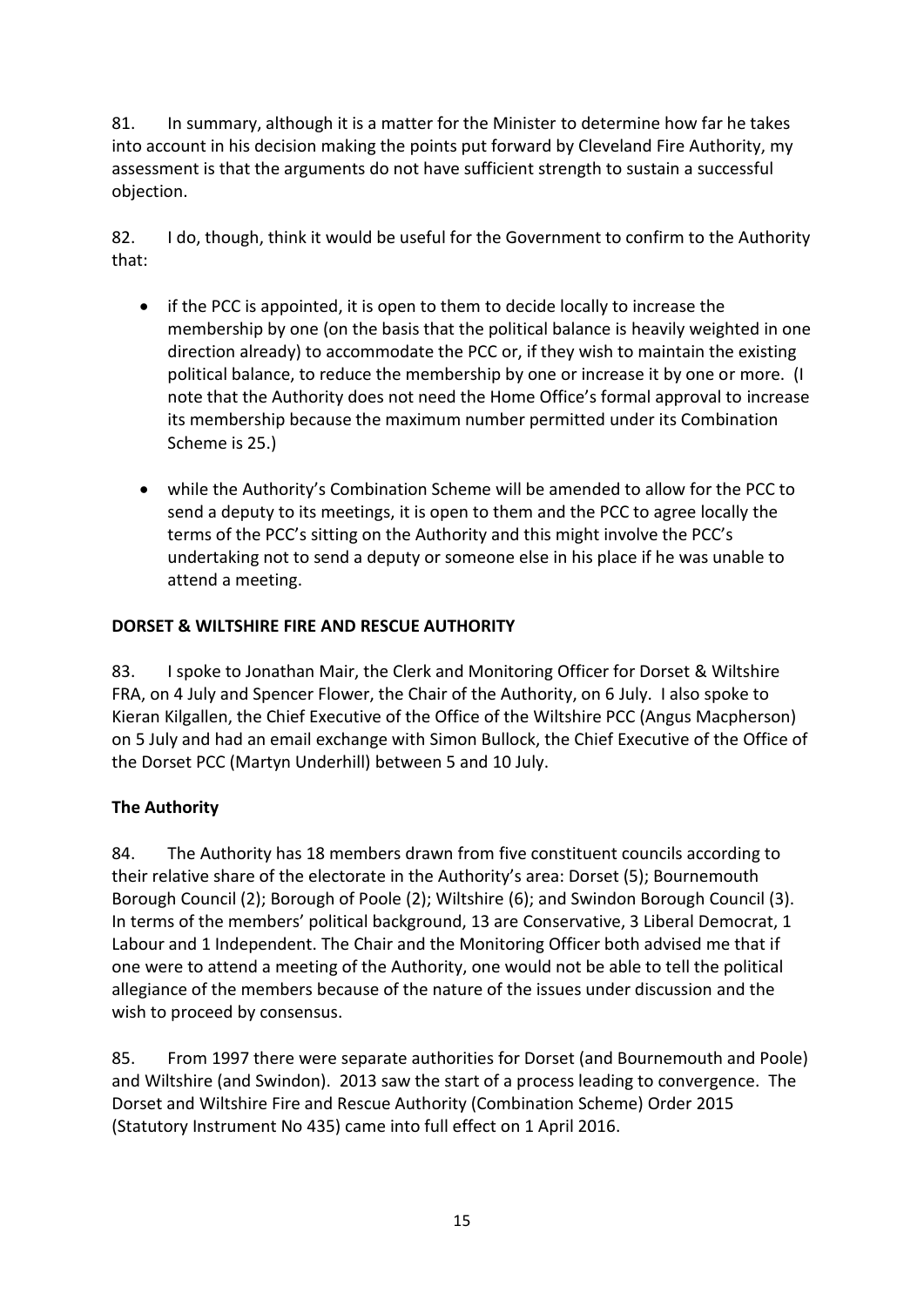86. The new Authority had a combined membership of 30 in 2016. The Authority recognised from the outset that the number of members was too large and the Chair led a review with the aim of reducing it. This coincided with discussions about the Policing and Crime Bill and the Government's emphasis on more effective service and governance arrangements. Members wanted to embrace the spirit of the Bill and supported a more streamlined membership. This was given effect by the Fire and Rescue Authority (Membership) Order 2017 (Statutory Instrument 1165), which covered Hampshire and the West Midlands as well as Dorset & Wiltshire. The Chair told me that the Authority thought that a maximum membership of 20 would be effective in governance terms and, wanting to allow headroom for the PCCS for Dorset and Wiltshire to join (subject to their making (in their words) a business case for doing so), decided on a membership of 18 councillors.

## **The Authority's consideration of the Government's proposals**

87. The Chair, who took soundings from the other members, the Chief Fire Officer and the Clerk and Monitoring Officer considered the Government's proposal. Given the timing of the Authority's meetings there was no opportunity to put the proposal to a full meeting of the Authority.

88. The Home Office responded to the Authority's objections on 16 February, clarifying its policy on deputies. Jonathan Mair, on behalf of the Authority, confirmed the Authority's continued objection on 23 February.

## **The Authority's objections to the Government's proposals**

89. The Authority had no difficulty with the proposal that a PCC should sit on an authority because the individual would have a democratic mandate; indeed, the Authority had fixed the membership of councillors at 18 to allow headroom for the PCCs to join, subject to their making a business case that they would add value to the work of the Authority.

90. The Authority's concern was with the proposal that the PCC was able to send a deputy to meeting of the authority. In its written material the Authority set out its objection to the notion that a PCC may be substituted by an un-elected person who, whilst not being a voting substitute, would be expected to interact with elected councillors and exercise influence. Part of its opposition was the inequality of an arrangement in which councillors who are members of the Authority could not be substituted in the event that they were unable to attend but the PCC could be substituted. This inequality was starker now that the membership of the Authority had been reduced to 18. For example, if a member representing the Borough of Poole, which has two representatives, were unable to attend Poole would be under-represented, and it would be difficult to explain why the PCC could be substituted when the councillor could not be. (The Authority has no provision to allow for the substitution of a member by another elected councillor.)

91. In our discussion, the Chair of the Authority confirmed this view: the councillors, who put themselves in the hands of the electorate every four years, were acutely aware of the democratic mandate that they held; and there should be no confusion between those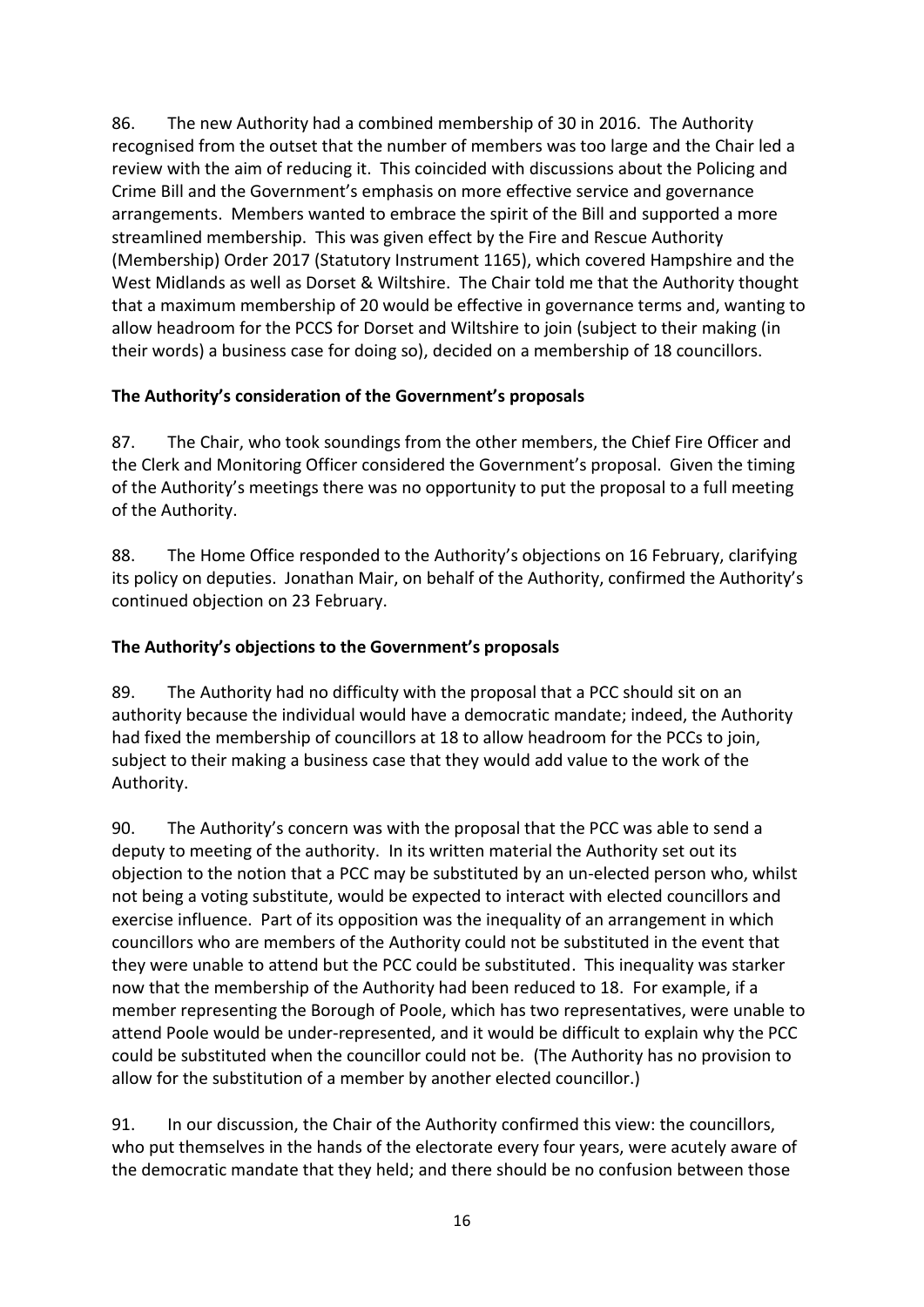who were appointed as elected councillors to the Authority and a deputy PCC, who was employed to do a professional job. If the deputy had been elected alongside the PCC there would be no issue with his or her taking part in meetings of the Authority. The Chair was very concerned about the governance of the Authority and would not wish to do anything which affected its quality.

## **The PCCs' views**

92. Both PCCs responded to the consultation exercise, saying they were content with the Government's proposals. The Chief Executives for the PCCs for Dorset and Wiltshire both confirmed to me that the PCCs were content with the proposal that a PCC should be able to send a deputy to represent them at the meeting, but that person should not be able to vote. The Chief Executive for the PCC for Dorset noted that this was a compromise. Although legislation provided for the deputy to substitute for the PCC at a FRA and undertake the full role (including having voting rights), he also recognised the contrary position. He therefore agreed that the Home Office policy was a sensible way forward.

## **Wiltshire County Council's views**

93. Baroness Scott, the Leader of Wiltshire Council, responded to the consultation exercise by agreeing with the Government's proposal. She thought that the proposal "will helpfully streamline the process for including PCCs on combined FRAs and potentially drive integration between police, fire and constituent authorities". She pointed to strong collaboration in Wiltshire between the council and emergency services and added some thoughts about the handling of requests from PCCs where a combined FRA covered more than one PCC area so as to ensure equity in potential representation.

## **My assessment of the Authority's objections**

94. Dorset & Wiltshire's concerns about an unelected deputy are, in essence, the same as Cleveland's objection to the proposal. It follows that I take the same view.

95. Although one could argue that the individual deputising for the PCC would only have influence if what they said made sense (and that if it did not, he or she would not sway the membership), I can understand the Authority's concern that there is a clear distinction between the elected councillors on the Authority and a deputy who was employed to do a professional job, and that the deputy should not be given membership of the Authority, albeit with a less comprehensive role and powers.

96. In its response to the consultation exercise the Government confirmed that under the Police Reform and Social Responsibility Act 2011 a PCC was enabled to delegate certain functions to a Deputy PCC or arrange for any person not a DPPC to exercise these functions (a deputy). This would include enabling a deputy (including a Deputy) to attend and speak at meetings of the FRA where the PCC is unable to, and potentially enables a deputy to have voting rights (subject to amendments being made to the relevant combination scheme). However, the Government's policy approach towards Combined FRAs, which was to enable a deputy to attend and speak at FRA meetings, but not to have voting rights and not to be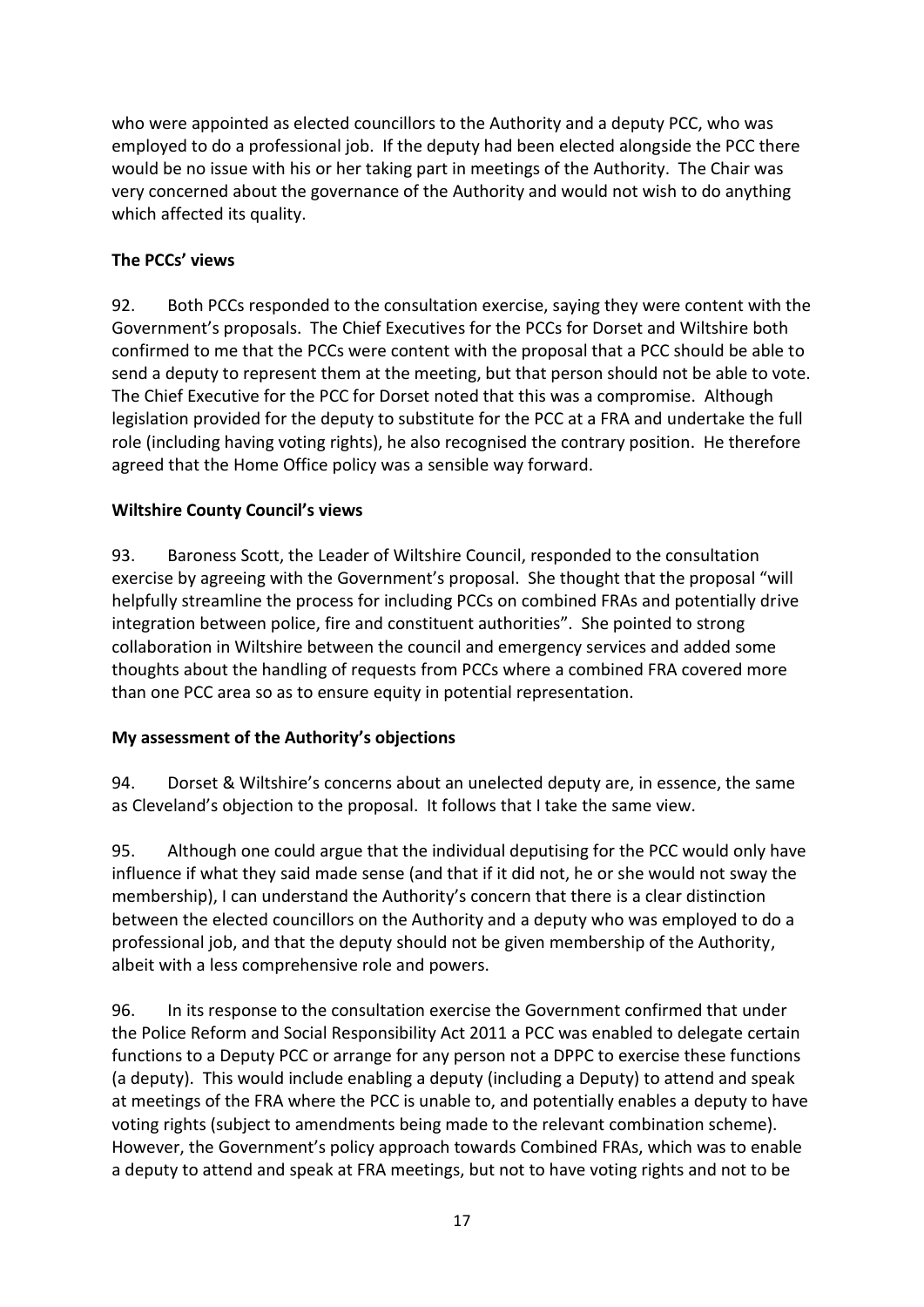treated as a member of the authority for any purpose, for example making the meeting quorate. The Government took this approach precisely because the members of the Authority do not have similar rights to delegate their role to an unelected official. It saw this approach as the appropriate way of balancing two legislative frameworks.

97. As I note in relation to Cleveland, the Home Office advised me that if a PCC asked to join a FRA, they would expect the parties to engage in a discussion about the terms of the membership. This could include the nature of the deputy arrangements. The combination scheme would be amended to allow the PCC to send a deputy to meetings of the authority in their place. However, the authority and PCC could agree locally not to make provision for attendance by a deputy at all on the basis that the PCC, committed to his or her role on the FRA, would want to attend all of the meetings of the authority which took place during the year (there are usually only 4 or 5 of them). The Home Office can, therefore, envisage circumstances in which provision for a deputy is not made.

98. As with Cleveland, I conclude that the issue of the deputy is one that is best discussed and agreed locally. I do not believe opposition to this aspect should prevent the more important feature of the proposals – that the PCC should be able to sit on the authority if the authority agrees – from being put in place.

99. In summary, it is, of course, a matter for the Minister to determine how far he takes into account in his decision making the points put forward by Dorset & Wiltshire Fire and Rescue Authority; however, my assessment is that the arguments are not sufficiently strong to sustain a successful objection to the Government's proposal to amend its Combination Scheme.

100. I do, though, think it would be useful for the Government to confirm to the Authority that it is open to them and the PCC to agree locally the terms of a PCC's sitting on the Authority and this might involve the PCC's undertaking not to send a deputy in his place if he was unable to attend a meeting of the Authority.

J K Barron CBE 11 July 2018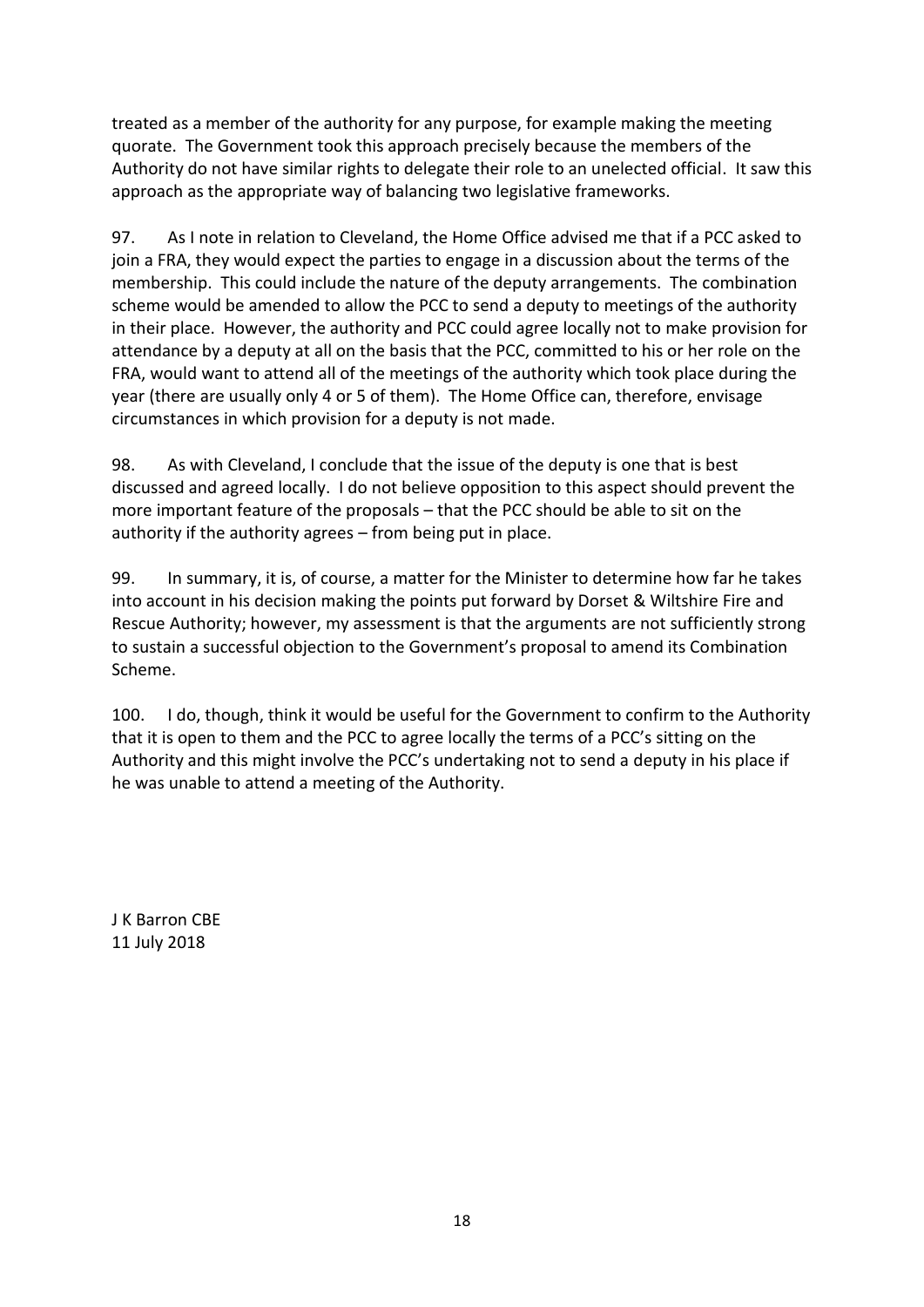#### **Terms of reference**

#### **Independent inquiry following the representation model consultation**

#### **PURPOSE**

1. **To undertake an independent inquiry that must be held if a Combined Fire and Rescue Authority (FRA) does not agree to the Secretary of State's proposed amendments to its combination scheme.** 

#### **BACKGROUND**

- 2. **The Policing and Crime Act 2017 amends various pieces of legislation to enable Police and Crime Commissioners (PCCs) to be represented on their local FRA (and/or its committees), with voting rights, subject to the consent of the FRA.** This 'representation model' is intended to enable PCCs to take part in discussions and decisions in a meaningful and effective way to foster closer collaborative working between PCCs and local fire and rescue services.
- 3. **Combined FRAs established under sections 2 and 4 of the Fire and Rescue Services Act 2004 must have their combination schemes amended before the 'representation model' can apply.** Where the Secretary of State wishes to proactively make amendments to a combination scheme, a period of formal consultation is required (see sections 2(5) and 4(5) of the Fire and Rescue Services Act 2004). To this end, a consultation was launched on 27 November 2017 and closed on 15 January 2018.
- 4. **The Government has considered the consultation responses and will now begin to draft a negative statutory instrument to amend the combination scheme of FRAs who are supportive of the amendment**.
- 5. **Two FRAs objected to the proposed amendments; Cleveland and Dorset & Wiltshire.** Where a FRA does not agree with the proposed amendments to their combination scheme, and the Secretary of State wishes to continue with the amendments, the Secretary of State is under a duty to hold an inquiry (see sections 2(8) and (9) and 4(6) and (7) of the Fire and Rescue Services Act 2004). As such, the Home Office intends to launch an inquiry under the provisions of the 2004 Act to better understand the concerns of the FRAs and to help come to a view on whether to amend the respective combination schemes.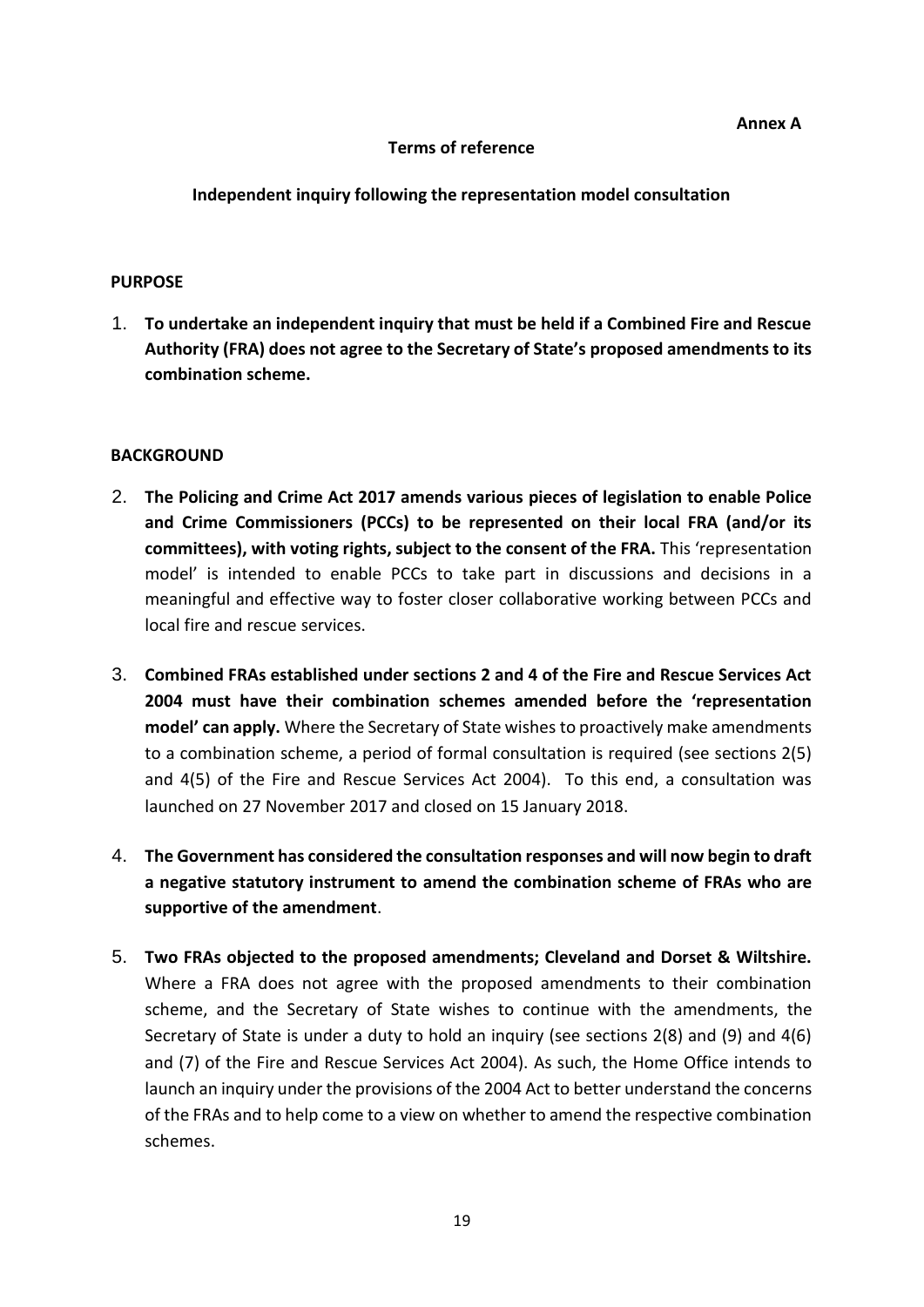#### **REQUIREMENTS OF THE INQUIRY**

6. **The purpose of the inquiry is to consider the objections raised by two FRAs, Cleveland FRA and Dorset and Wiltshire FRA, to the proposed Government amendments to their combination scheme.** The inquirer will need to interpret the objections put forward by each FRA (separately) and the Government's position on implementing these provisions. You will need to consider whether this should prevent the provisions being made to each FRAs combination scheme, and where necessary, provide any recommendations that may help to resolve the FRAs objections

## 7. **To ensure the independence of the inquiry itself, the Home Office is not prescribing how the inquiry should be carried out, but the inquirer should have due regard to:**

- a) The Government's policy o[n](https://assets.publishing.service.gov.uk/government/uploads/system/uploads/attachment_data/file/495371/6.1722_HO_Enabling_Closer_Working_Between_the_Emergency_Services_Consult....pdf) [enabling closer working between the](https://assets.publishing.service.gov.uk/government/uploads/system/uploads/attachment_data/file/495371/6.1722_HO_Enabling_Closer_Working_Between_the_Emergency_Services_Consult....pdf) [emergency](https://assets.publishing.service.gov.uk/government/uploads/system/uploads/attachment_data/file/495371/6.1722_HO_Enabling_Closer_Working_Between_the_Emergency_Services_Consult....pdf)  [services](https://assets.publishing.service.gov.uk/government/uploads/system/uploads/attachment_data/file/495371/6.1722_HO_Enabling_Closer_Working_Between_the_Emergency_Services_Consult....pdf) and in particular, the provisions that aim to strengthen fire and rescue governance, drive greater collaboration and develop the role of PCCs as set out in the Policing and Crime Act 2017. This includes the 'representation model', whereby PCCs are able to sit on and on a FRA with voting rights.
- b) The representations made by FRAs and other interested parties in response to the consultation on the proposed amendments, including any accompanying documentation, in order to interpret and clarify the objections or other views on the proposals.
- c) The need to engage with the affected FRAs and consider whether to engage other relevant stakeholders, such as the local authority and/or relevant PCC. The aim is to understand the evidence that has been provided by the two FRAs to support the conclusions reached in their response to the consultation, to assess whether these are substantiated and challenge where necessary.
- d) Consider the need to collect further evidence from relevant parties as appropriate.
- e) The need to produce a written report, citing all sources, and with clear conclusions in response to the relevant FRA's objection to the Secretary of State's proposed amendments. In the interests of transparency, the inquiry report and Government response to the inquiry will be published shortly afterwards.
- f) List all assumptions made in coming to conclusions and reaching a final judgement. Supporting evidence should be clearly presented. The inquirer may reach a different conclusion for individual FRAs dependent on the evidence presented.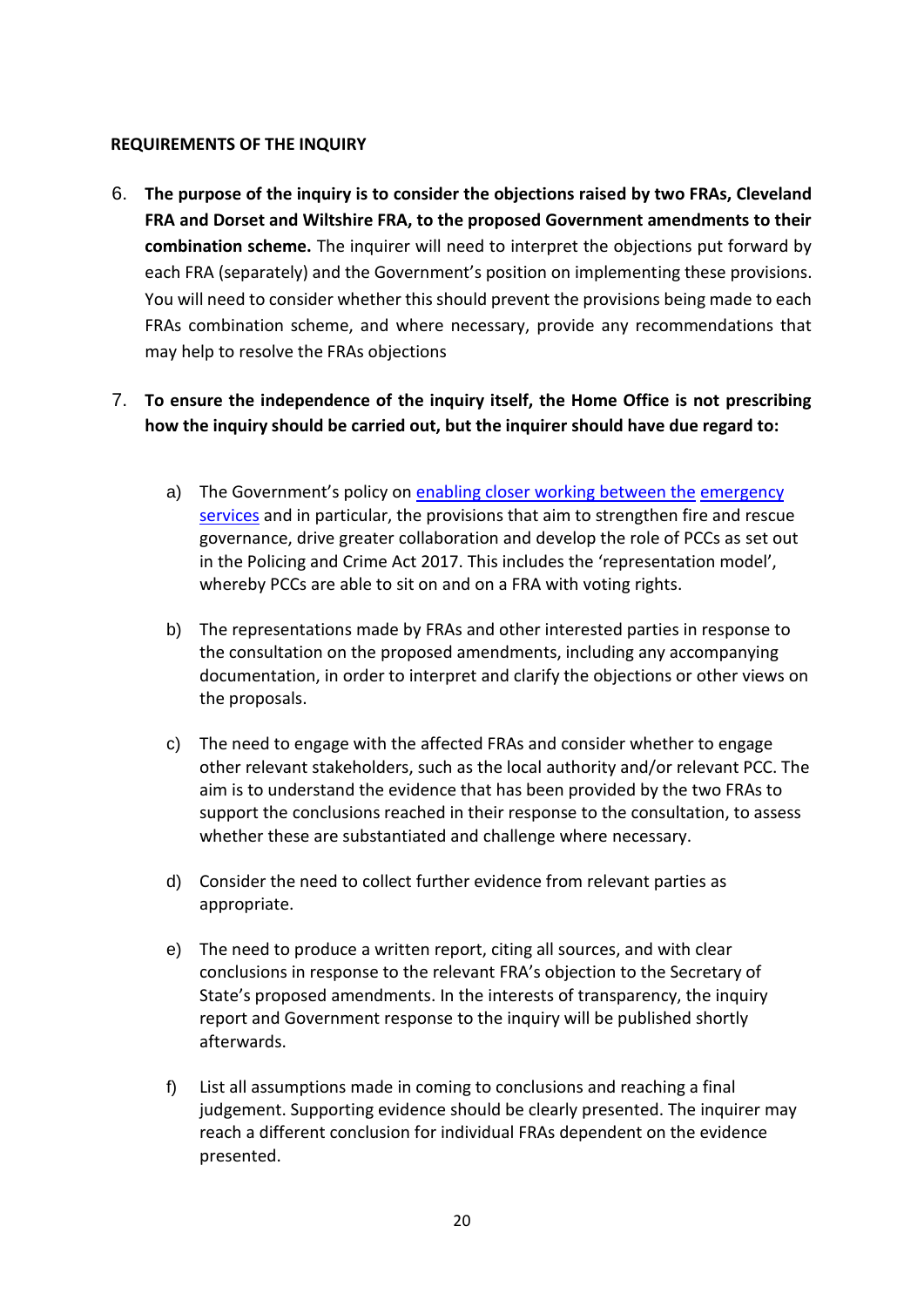Be able to outline to the Home Office who they have contacted in conducting the assessment, when and on what basis. Where the Inquirer has been unable to come to a view on a matter due to inability to obtain required information from relevant parties they should outline this to the Home Office and make this clear in their final report.

## **TIMESCALES**

- 8. We expect that it would take up to 10 working days to complete the inquiry over a period of four weeks.
- 9. The inquirer must submit an inquiry report to the Home Office once the inquiry is complete. The Inquiry report and a Government response to the inquiry will be published shortly afterwards.
- 10. An extension may be requested by the inquirer depending on the nature of the objections, the associated workload and the level of engagement with relevant stakeholders.

### **QUALITY**

## 11. **The final report provided to the Home Office must clearly set out:**

- a) any elements the inquirer has been unable to investigate due to the lack of engagement from relevant parties or for any other reason
- b) any elements of the evidence or information that they have been unable to form a view on, and the rationale for this
- c) how the inquirer has reached their view, supplemented with appropriate supporting evidence to enable the Home Office to understand their assessment and how they reached their conclusions and,
- d) the inquirer's interpretation of the objections put forward by each FRA (separately) and the Government's position on implementing these provisions. Including whether the objections should prevent the provisions being made to each FRAs combination scheme, and where necessary, provide any recommendations that may help to resolve the FRAs objections
- 12. **In line with the principles developed to shape the process, the inquirer must ensure that the approach or methodology applied is:**